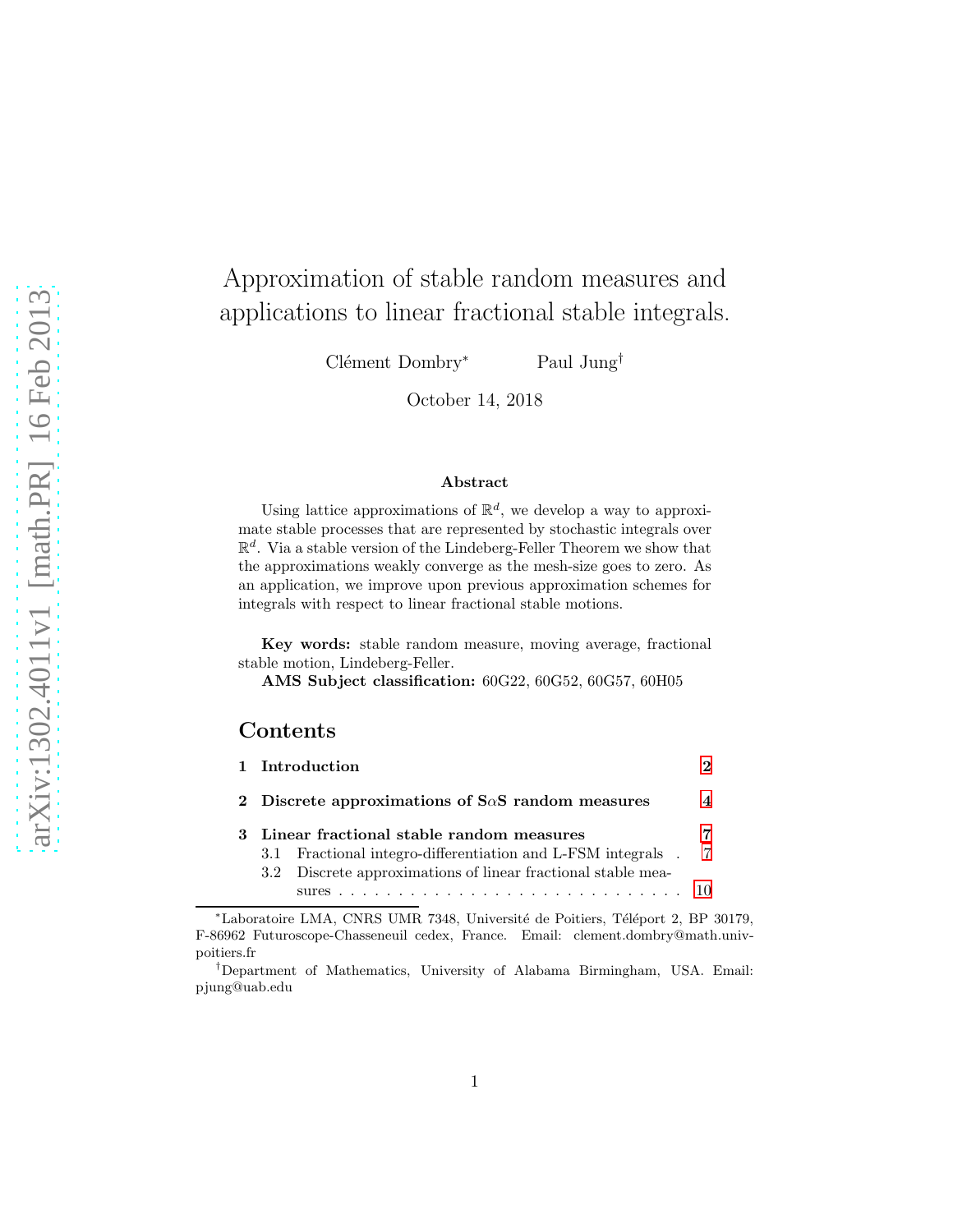| 4 Proofs |                                                                                | 11 |
|----------|--------------------------------------------------------------------------------|----|
|          | 4.1 Proof of Theorem $2.2 \ldots \ldots \ldots \ldots \ldots \ldots \ldots 12$ |    |
|          |                                                                                |    |

### <span id="page-1-0"></span>1 Introduction

Stable integration is an important tool in the theory of  $\alpha$ -stable processes. Similar to the theory for Gaussian processes, it is known([\[ST94,](#page-17-0) Sec. 13.2]) that all stable processes, satisfying mild conditions, can be constructed from integrals of the form

<span id="page-1-1"></span>
$$
X_t = \int_E f_t(x) M_\alpha(dx), \quad t \in T,
$$
\n(1)

where  $M_{\alpha}$  is an independently scattered  $\alpha$ -stable random measure on the measurable space  $(E, \mathcal{E})$  with control measure m and  $(f_t)_{t \in T}$  is a kernel such that  $f_t \in L^{\alpha}(E, \mathcal{E}, m)$  for all  $t \in T$ . If  $T = \mathbb{R}$  and  $f_t = 1_{[0,t]}$  then  $X_t$  is an  $\alpha$ -stable Levy motion having independent and stationary increments (the symmetric case is the stable analog of Brownian motion).

In this work, we approximate the finite-dimensional distributions of [\(1\)](#page-1-1) using a Riemann sum-type scheme. These approximations are useful for the dual purposes of intuition and simulation of stable processes. The weak convergence of our scheme is facilitated by a Lindeberg-Feller type stable limit theorem, which we have not previously seen in the literature.

A couple of different discrete approximations of stable processes have appeared previously in the literature. One approach is Lepage's series which was improved upon in a series of papers by J. Rosinski (see [\[Ros01\]](#page-17-1) and the references therein). In the present paper, we use a lattice approximation of stable integrals which extends, to  $f \in$  $L^{\alpha}(\mathbb{R}^d)$ , the "moving-average" discrete approximations of L-FSMs in [\[Dav70,](#page-16-0) [Mae83,](#page-16-1) [Ast83,](#page-15-0) [DR85\]](#page-16-2) corresponding to the case  $f_t = 1_{[0,t]}$ . The work of [\[KM88\]](#page-16-3) improved upon these earlier papers to obtain discrete approximations of slightly more general stable processes, while [\[AT92\]](#page-15-1) showed that tightness of discretized L-FSMs cannot be achieved in the  $J_1$ -Skorokhod topology. In [\[KT95\]](#page-16-4), it was shown that discretized L-FSMs satisfy the fractional ARIMA equations and a closer look at issues concerning absolute convergence was taken.

A secondary purpose of this work is to generalize certain Gaussian integrals to the  $\alpha$ -stable case and, as in [\[KM88\]](#page-16-3), we then approximate such integrals with the scheme just described. In the past fifteen years or so, there has been an effort to develop stochastic integrals with respect to a broader class of Gaussian processes than just Brownian motion. In particular, consider Gaussian processes with stationary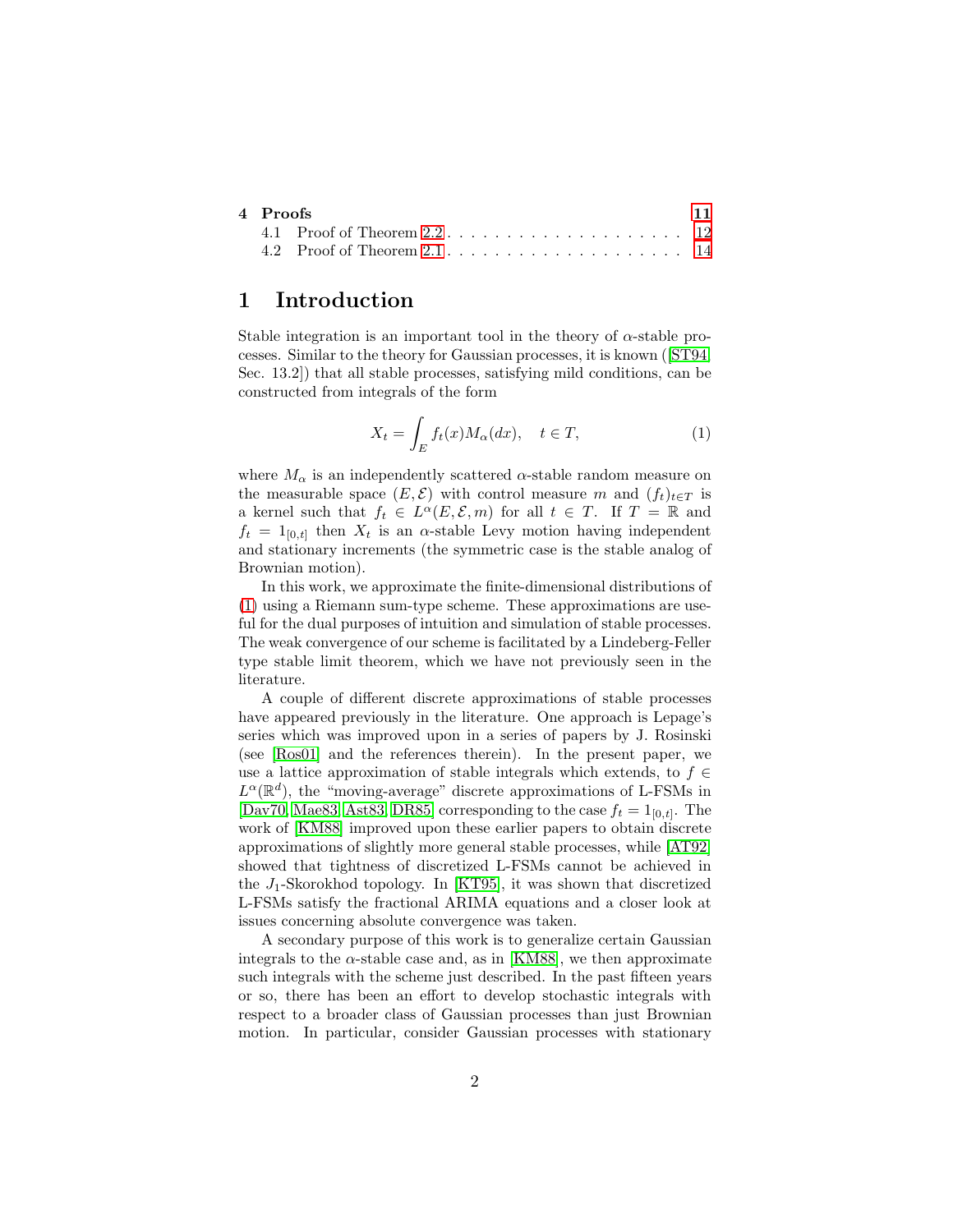increments, but replace the independent increments condition with the weaker condition of self-similarity. Normalizing the variance at  $t = 1$ to unity, one gets the single parameter family of fractional Brownian motions (FBM) with Hurst self-similarity parameter  $0 < H < 1$ .

The theory of integration with respect to FBM is difficult because FBM is not a semi-martingale. Nevertheless, rapid progress has been made using several different approaches (with significant overlap between them). Roughly speaking, they can be categorized into four approaches which use, respectively, fractional derivatives and integrals, Malliavin calculus, fractional white noise theory, and path-wise integration (see [\[BHØZ08\]](#page-16-5)).

In Section [3,](#page-6-0) we consider a generalization of the FBM integral based on fractional integro-differentiation to  $\alpha$ -stable analogs of FBM called the linear fractional stable motions<sup>[1](#page-2-0)</sup> (L-FSMs). By " $\alpha$ -stable analog", we mean that a L-FSM is a self-similar, symmetric stable process with stationary increments. Any process with these properties is called a FSM. In contrast to the Gaussian picture, for each admissible  $(\alpha, H)$ pair, there is not a unique (normalized) FSM, up to finite-dimensional distributions. Moreover, for each  $(\alpha, H)$  pair with  $0 < H < 1$  and  $H \neq 1/\alpha$ , there are infinitely many L-FSMs. These L-FSMs are rep-resented by [\(1\)](#page-1-1) where  $E = \mathbb{R}$  is equipped with Lebesgue measure,  $M_{\alpha}$ is symmetric, and

<span id="page-2-1"></span>
$$
f_t^{a,b}(x) :=
$$
\n
$$
a\left((t-x)_+^{H-1/\alpha} - (-x)_+^{H-1/\alpha}\right) + b\left((t-x)_-^{H-1/\alpha} - (-x)_-^{H-1/\alpha}\right)
$$
\n(2)

for properly normalized order pairs  $(a, b)$  where  $a, b \geq 0$  (see [\[ST94,](#page-17-0) Sec. 7.4] for more details). Here  $x_-=|x|$  if  $x<0$  and 0 otherwise (similarly for  $x_{+}$ ). The family of L-FSMs were the first FSMs to be constructed and studied, and much is known about them. Our motivation comes partly from [\[PT00\]](#page-16-6) which handles the  $\alpha = 2$  case. As in their work, we restrict ourselves to deterministic integrands, but [\[PT00\]](#page-16-6) shows that even in the  $\alpha = 2$  case, the theory for deterministic integrands is not completely trivial.

An integral with respect to L-FSM will be defined as an integral with respect to a linear fractional stable random measure which we define for  $\alpha > 1$  and all permissable Hurst parameters  $0 < H < 1$ . We have recently learned that when  $H > 1/\alpha$ , [\[MS08\]](#page-16-7) has developed similar integrals and also discrete approximations for them. However, the convergence results for their approximations concern a strictly smaller class of integrands. In particular, they require bounded integrands which are piece-wise continuous (we require no continuity or boundedness) and which must satisfy a faster tail decay than ours.

<span id="page-2-0"></span><sup>&</sup>lt;sup>1</sup>The term *linear fractional stable motion* was introduced in [\[CM89\]](#page-16-8) due to its close relation to linear time series (moving average processes).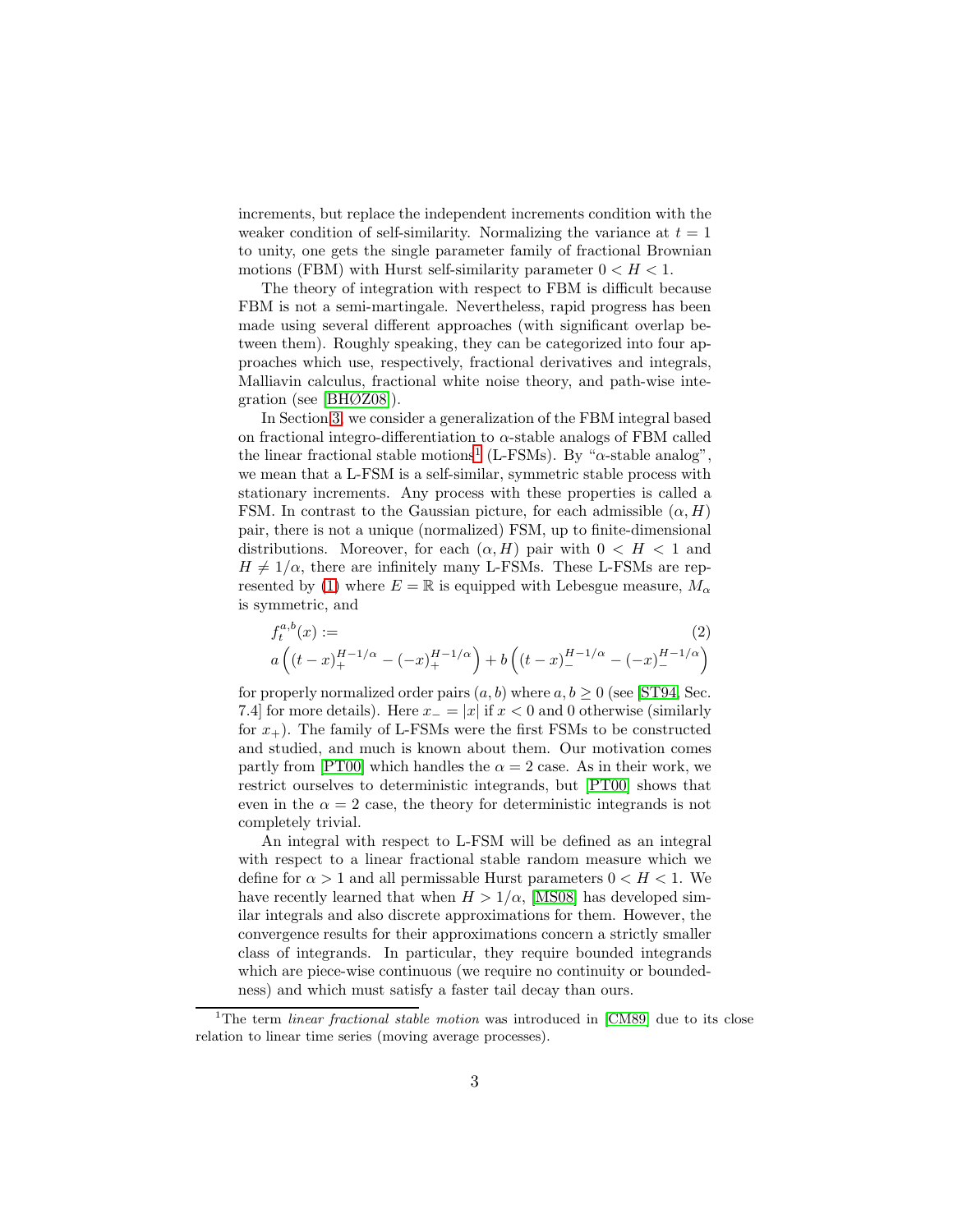The rest of the paper is organized as follows. In Section 2, we review the notion of stable random measures and present our result concerning the convergence of discretizations of stable random measures. In Section 3, integrals with respect to L-FSMs are defined, and their approximation by moving averages of i.i.d. random variables are discussed. Section 4 is devoted to the proofs.

## <span id="page-3-0"></span>2 Discrete approximations of S $\alpha$ S random measures

A useful viewpoint is that a random measure is a stochastic process:

**Definition 1** (Random measure). Let  $(E, \mathcal{E})$  be a measurable space and V be a vector space of measurable functions  $f: E \to \mathbb{R}$ . A ran*dom measure on*  $(E, \mathcal{E})$  *is a stochastic process*  $(M[f])_{f \in V}$  *satisfying the linearity property: for all*  $a_1, a_2 \in \mathbb{R}$  *and*  $f_1, f_2 \in V$ *,* 

<span id="page-3-1"></span>
$$
M[a_1f_1 + a_2f_2] = a_1M[f_1] + a_2M[f_2] \text{ almost surely.}
$$
 (3)

Let us make a few comments concerning this definition. First of all, the linearity property [\(3\)](#page-3-1) ensures that the finite-dimensional distributions of the process  $(M[f])_{f\in V}$  are determined by its one-dimensional distributions. If  $\mathbf{1}_A \in V$  for  $A \in \mathcal{E}$ , we note  $M(A) = M[\mathbf{1}_A]$  which is thought of as the random measure of the set A. If  $M(A_i)$  are independent for disjoint sets  $A_1, \ldots, A_k$ , then M is said to be *independently scattered*. For general  $f \in V$ , to emphasize the analogy with usual integration, the notation  $M[f] = \int_E f(x)M(dx)$  is often used. Finally, if one so pleases, one may also view the random measure  $M$  as a random linear functional on the linear space  $V$  (see for example  $[Dud69]$ ).

Let  $\mathcal{S}_{\alpha}(\sigma)$  be the symmetric  $\alpha$ -stable (S $\alpha$ S) law of index  $\alpha \in (0, 2]$ with  $\sigma \geq 0$  being the scale parameter<sup>[2](#page-3-2)</sup>. We denote the characteristic function of  $\mathcal{S}_{\alpha}(\sigma)$  by

<span id="page-3-3"></span>
$$
\lambda_{\alpha}(\theta) = \exp(-|\sigma \theta|^{\alpha}), \quad \theta \in \mathbb{R}.
$$
 (4)

To reduce notation, when  $\sigma = 1$  we simply write  $\mathcal{S}_{\alpha} = \mathcal{S}_{\alpha}(1)$ .

We now consider the class of independently scattered  $S\alpha S$  random measures, i.e. those where  $M[f]$  is S $\alpha$ S for all  $f \in V$ . Suppose that  $(E, \mathcal{E}, m)$  is a measure space where m is a  $\sigma$ -finite measure and  $\mathcal{E}_0$  is the class of measurable sets with finite m-measure. Following [\[ST94,](#page-17-0) Sec. 3.3], we say that the independently scattered S $\alpha$ S random measure  $M_{\alpha}$ has *control measure* m if  $M_{\alpha}(A)$  has distribution  $\mathcal{S}_{\alpha}(m(A)^{1/\alpha})$  for all

<span id="page-3-2"></span> $2$ Our approximation in Thm [2.1,](#page-4-0) as well as the Lindeberg-Feller result, can be extended to stable distributions with skewness  $\nu \neq 0$ , however, to simplify calculations and notation we have assumed symmetry.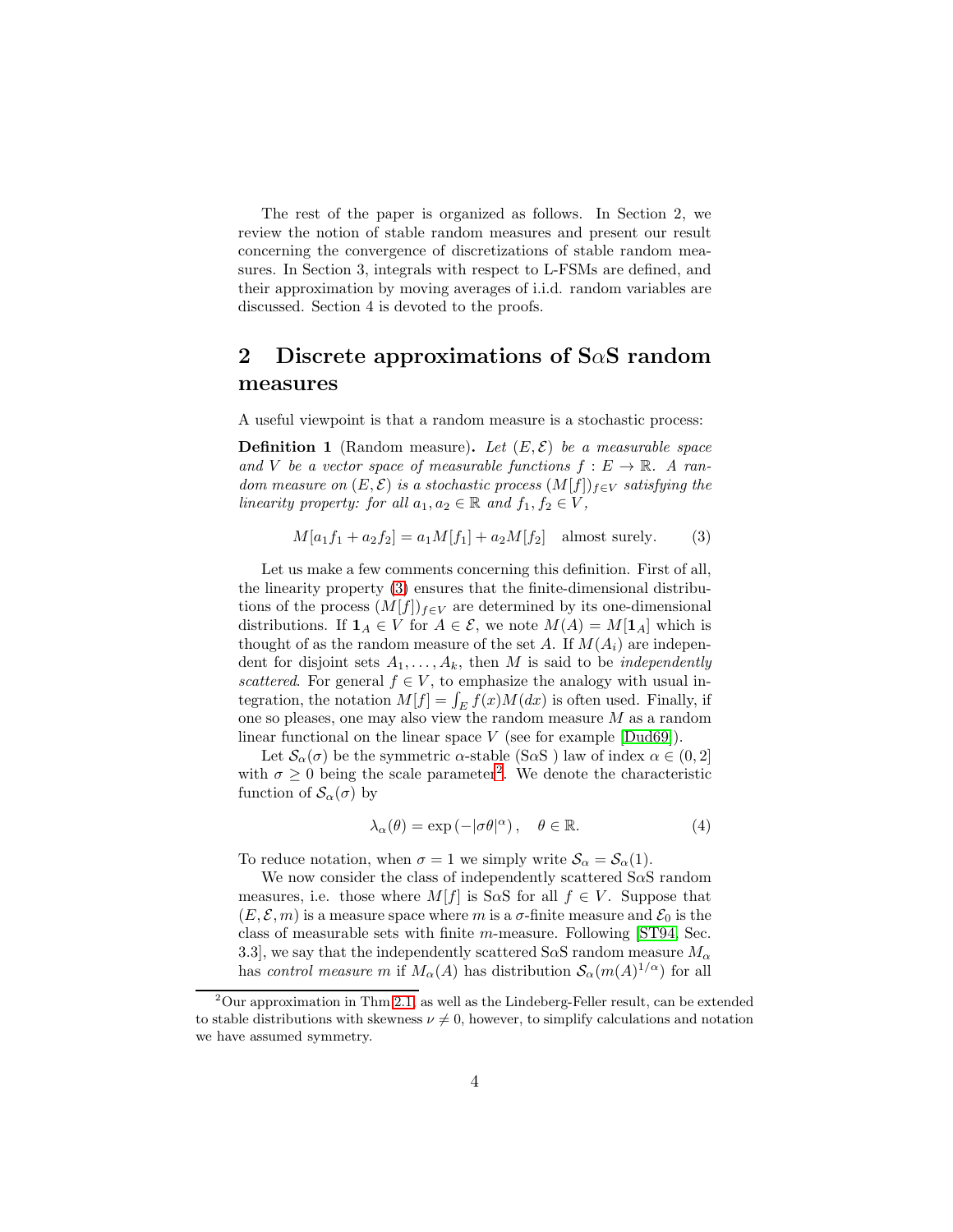$A \in \mathcal{E}_0$ . For such random measures, it can be shown that  $V = L^{\alpha}(E)$ (see [\[ST94,](#page-17-0) Ch. 3]) and that the distributions  $M_{\alpha}(A), A \in \mathcal{E}_0$  uniquely determine the characteristic functions

$$
\mathbf{E}\exp\{i\theta M_{\alpha}[f]\}=\exp\left\{-\int_{E}|\theta f(x)|^{\alpha}m(dx)\right\}.
$$

In the Gaussian case  $\alpha = 2$ , this is just the usual Wiener integral.

In the rest of this section we develop a discrete approximation of  $M_{\alpha}$ when  $E = \mathbb{R}^d$  with Lebesgue control measure. We begin by recalling that the domain of attraction of  $\mathcal{S}_{\alpha}$  consists of random variables  $\xi$  such that

<span id="page-4-1"></span>
$$
a_n^{-1}\left(\sum_{k=1}^n \xi_k - b_n\right) \Longrightarrow \mathcal{S}_\alpha \quad \text{as } n \to \infty,
$$
 (5)

where  $a_n > 0$  and  $b_n \in \mathbb{R}$  are normalization constants and the  $\xi_k$ 's are i.i.d. copies of  $\xi$ . In the sequel, we will assume  $\eta$  is S $\alpha$ S, and  $\xi$  is not only in the domain of attraction of  $\eta$ , but also that the normalization constants are precisely

<span id="page-4-2"></span>
$$
a_n = n^{1/\alpha} \quad \text{and} \quad b_n = 0, \quad n \ge 1. \tag{6}
$$

When  $\alpha < 2$ , such distributions are said to be in the domain of *normal* attraction of  $\mathcal{S}_{\alpha}$  which is not to be confused with the normal domain of attraction.

We propose a discrete approximation of  $M_{\alpha}$  based on the lattice  $h\mathbb{Z}^d \subset \mathbb{R}^d$  with edge length h. Let  $(\xi_k)_{k \in \mathbb{Z}^d}$  be a random field of i.i.d. copies of  $\xi$  satisfying [\(5\)](#page-4-1) and [\(6\)](#page-4-2) and formally define

<span id="page-4-4"></span>
$$
M_{\alpha}^{h}[f] := \sum_{k \in \mathbb{Z}^{d}} f^{h}(k)\xi_{k},\tag{7}
$$

where for  $I^d = [0,1)^d$ ,  $f^h : \mathbb{Z}^d \mapsto \mathbb{R}$  is

<span id="page-4-5"></span>
$$
f^{h}(k) := \int_{h(k+I^{d})} f(x) dx, \quad f \in L^{1}_{loc}(\mathbb{R}^{d}).
$$
 (8)

Note that we have implicitly fixed an enumeration  $\{k_n, n \geq 1\}$  of  $\mathbb{Z}^d$ and convergence of  $\sum_{k\in\mathbb{Z}^d} a_k$  really means convergence of  $\sum_{n=1}^{\infty} a_{k_n}$ .

The discrete random measures  $M^h_{\alpha}$  approximate  $M_{\alpha}$  in the following sense:

<span id="page-4-0"></span>**Theorem 2.1** (Approximation of S $\alpha$ S random measures). *Fix*  $\alpha \in$  $(0, 2]$ *.* If  $\alpha \in [1, 2]$ *, let*  $f_t \in L^{\alpha}(\mathbb{R}^d)$  *for all* t *in an index set* T. If  $\alpha \in (0,1)$ , for a fixed  $\epsilon > 0$  let  $f_t \in L^{\alpha-\epsilon} \cap L^1(\mathbb{R}^d)$  for all  $t \in T$ . Then *as*  $h \to 0$ 

<span id="page-4-3"></span>
$$
M_{\alpha}^{h}[f_{t}] \stackrel{fdd}{\longrightarrow} M_{\alpha}[f_{t}]. \tag{9}
$$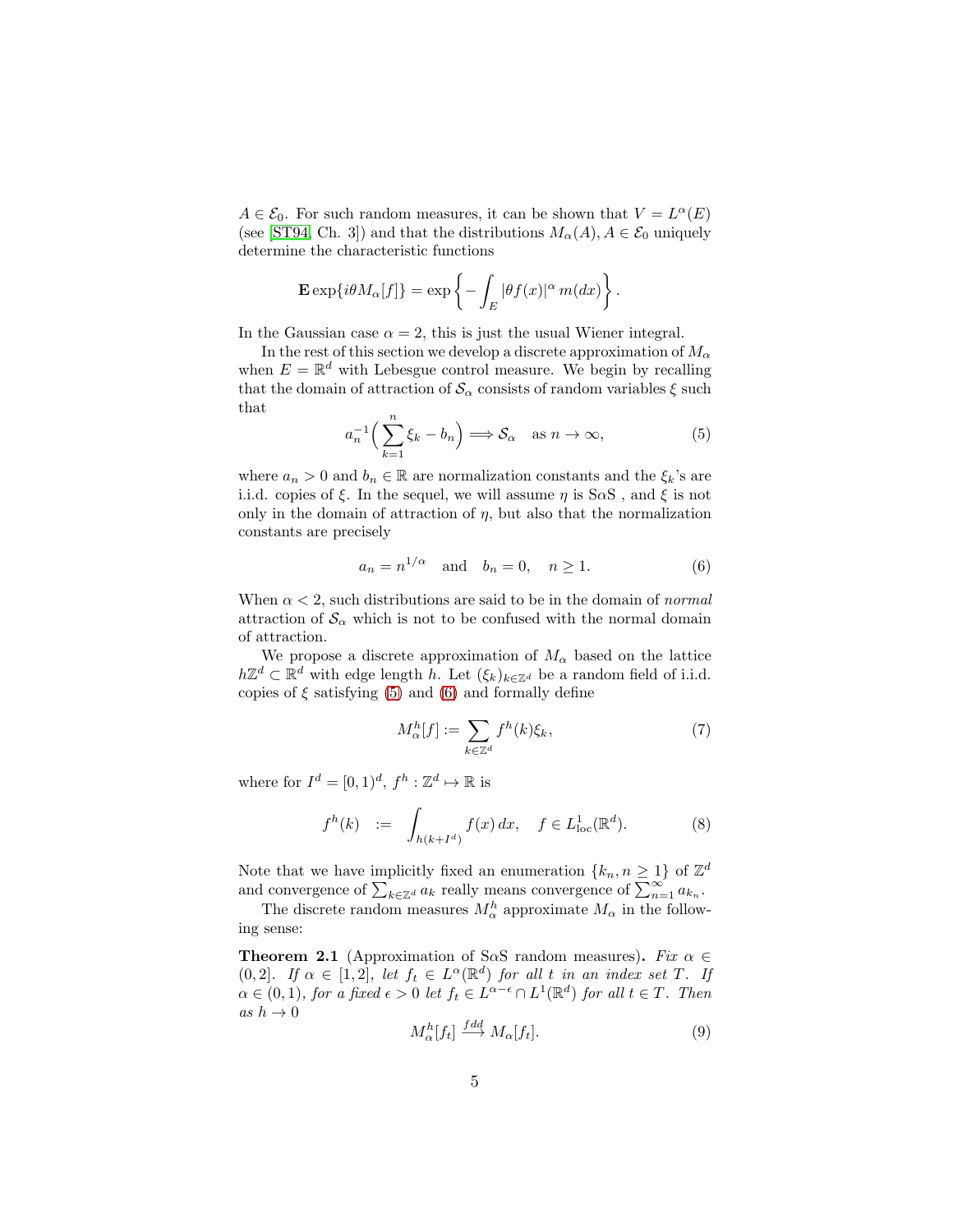The notation  $\stackrel{fdd}{\longrightarrow}$  denotes weak convergence of the finite dimensional distributions, i.e., convergence in distribution of  $M_{\alpha}^{h}[f]$  for all linear combinations  $f = \theta_1 f_{t_1} + \cdots + \theta_n f_{t_n}$ . When the functions are indexed by one-dimensional time, it was shown in [\[AT92\]](#page-15-1), that even for the simple family  $f_t = 1_{[0,t]} \in L^{\alpha}(\mathbb{R})$ , the above convergence does not hold in the  $J_1$ -Skorokhod topology<sup>[3](#page-5-1)</sup>. Theorem [2.1](#page-4-0) will follow from a Lindeberg-Feller type result for stable distributions which we state in Theorem [2.2](#page-5-0) below.

Let us make one more remark before stating Theorem [2.2.](#page-5-0) One motivation for [\(9\)](#page-4-3) was to provide a means to simulate a process  $X_t =$  $\int_{\mathbb{R}^d} f_t(x) M_\alpha(dx)$ . For such simulations, it is natural to let the  $\xi_k$ 's be i.i.d. copies of  $\mathcal{S}_{\alpha}$  (rather than only in the domain of normal attraction). If one is concerned only with one-dimensional distributions (a single function  $f$ ), then a better approximation is given by replacing  $f^h(k)$  in [\(7\)](#page-4-4) by

<span id="page-5-2"></span>
$$
u_k := \left(\int_{h(k+I^d)} f(x)^{<\alpha>} dx\right)^{<1/\alpha>} \tag{10}
$$

where we have used the notation  $x^{<\alpha>} := \text{sign}(x)|x|^\alpha$ . In fact, using  $u_k$ , one can check that the approximation is exact, and the right and left sides of [\(9\)](#page-4-3) are equal in distribution for every  $h > 0$ . The reason we have not used [\(10\)](#page-5-2) for the general approximation scheme is due to the fact that [\(9\)](#page-4-3) is no longer a S $\alpha$ S random measure under [\(10\)](#page-5-2) because the linearity property [\(3\)](#page-3-1) does not hold. The analysis of the finite-dimensional distributions then becomes much more difficult.

<span id="page-5-0"></span>Theorem 2.2 (Lindeberg-Feller type stable limit theorem). *Suppose*  $(\xi_{k,j})_{k,j\in\mathbb{N}}$  *is an i.i.d. array of random variables in the domain of normal attraction of*  $S_\alpha$ ,  $\alpha \in (0,2]$ , and  $(u^{(j)})_{j \in \mathbb{N}}$  *is a sequence of vectors in*  $\ell^{\alpha}$ , *i.e.*  $u^{(j)} := (u_k^{(j)})$  $(k)$ <sub>k∈N</sub> ∈  $\ell^{\alpha}$  for all  $j \in \mathbb{N}$ . If

2. 
$$
\lim_{j\to\infty} ||u^{(j)}||_{\ell^{\infty}} = 0
$$

*then*  $\sum_k u_k^{(j)}$  $(k_k^{(j)}\xi_{k,j} < \infty$  *a.s. for each*  $j \in \mathbb{N}$  *and* 

$$
\sum_{k \in \mathbb{N}} u_k^{(j)} \xi_{k,j} \Longrightarrow \mathcal{S}_{\alpha}(\sigma) \quad \text{as } j \to \infty.
$$

#### Remarks:

*<sup>1.</sup>*  $\lim_{j\to\infty} ||u^{(j)}||_{\ell^{\alpha}} = \sigma$  and

<span id="page-5-1"></span><sup>&</sup>lt;sup>3</sup> In [\[AT92\]](#page-15-1), it was also shown that under the right conditions, convergence does occur in Skorokhod's  $M_1$  topology.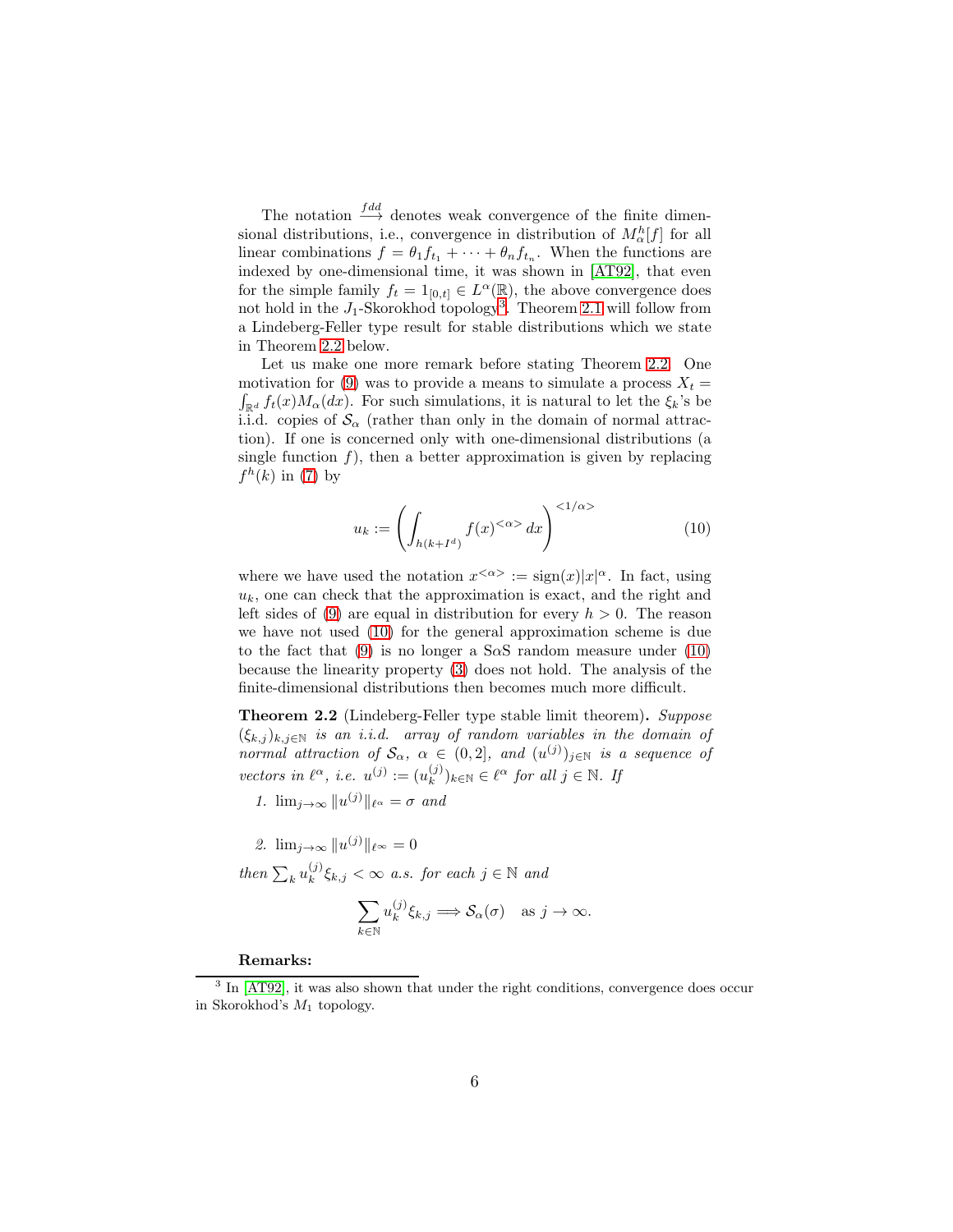- 1. The condition that the  $\xi_{k,j}$  be identically distributed can be relaxed slightly to the condition that  $\mathbf{E}[\exp(i\theta \xi_{k,j})] = 1 - |\theta|^{\alpha} +$  $o(|\theta|^{\alpha})$  holds uniformly in  $k, j$  as  $\theta \to 0$ . For example, they may be chosen from a finite family of distributions in the domain of normal attraction of  $\mathcal{S}_{\alpha}$ .
- 2. The a.s. convergence  $\sum_{k \in \mathbb{N}} u_k^{(j)}$  $\int_k^{\mathcal{F}} \zeta_{k,j} < \infty$  in fact occurs if and only if  $u = (u_k)_{k \in \mathbb{N}} \in \ell^{\alpha}$  as will be seen in Lemma [4.1.](#page-12-0)
- 3. Although the series  $\sum_{k\in\mathbb{N}}u_k^{(j)}$  $\zeta_k^{(j)} \zeta_{k,j}$  may not converge absolutely, switching the order of summation does not change the convergence in distribution to  $S_\alpha(\sigma)$ . This will be apparent in the proof.
- 4. In the Gaussian case, the result can be seen as a variant of the usual Lindeberg-Feller Theorem by noticing that condition 2, concerning  $\ell_{\infty}$ , is equivalent to

$$
\lim_{j \to \infty} \sum_{k} 1\{|u_k^{(j)}| > \epsilon\} = 0
$$

for all  $\epsilon > 0$ . More generally when  $0 < \alpha \leq 2$ , the result is related to Theorem 3.3 of [\[Pet95\]](#page-16-10) which gives necessary and sufficient conditions for convergence of sums of independent triangular arrays to a given infinitely divisible distribution. In particular, the conditions of Theorem [2.2](#page-5-0) above imply the *infinite smallness* condition (cf. Eq. (3.2) in [\[Pet95\]](#page-16-10)). However, it is unclear how to obtain Theorem [2.2](#page-5-0) from [\[Pet95,](#page-16-10) Thm 3.3] in a manner simpler than the proof of Theorem [2.2](#page-5-0) provided below.

## <span id="page-6-0"></span>3 Linear fractional stable random measures

To simplify matters, in this section we will restrict our attention to the one-dimensional case  $E = \mathbb{R}^1$  equipped with Lebesgue measure. For higher dimensions, see the first remark following Corollary [3.1.](#page-10-1) Also, in this section we assume that  $1 < \alpha \leq 2$ .

#### <span id="page-6-1"></span>3.1 Fractional integro-differentiation and L-FSM integrals

In this subsection we define the stochastic integration of suitable functions with respect to different L-FSMs in terms of stable random measures which are not independently scattered. This is achieved using fractional integrals and derivatives. The intuition behind our definition is based on two facts. The first is that fractional integrals and derivatives can be realized using convolutions, and the second is that convolutions are moving averages.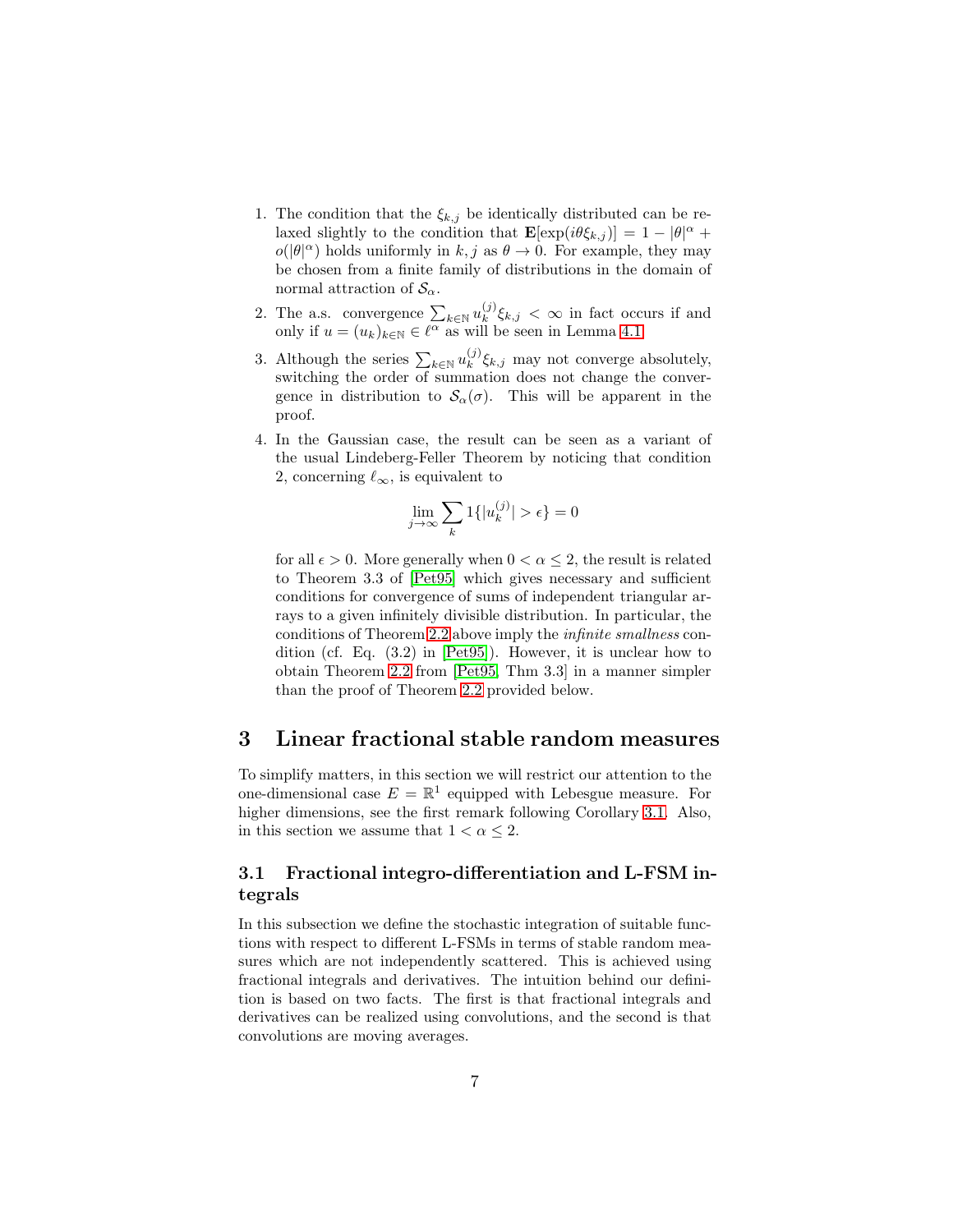The practice of using fractional integro-differentiation for analogous integrals with respect to FBM was initiated in [\[DU99\]](#page-16-11), and was subsequently used in  $[PT00]$ . We note that the  $M$  operator, which is fundamental in the development of the so-called WIS integral([\[EVDH03\]](#page-16-12)), is simply fractional integro-differentiation in disguise.

Before we define our integral, let us review some preliminaries concerning fractional integro-differentiation. The Riemann-Liouville integrals are defined, for  $f \in L^p(\mathbb{R})$ ,  $1 \leq p < 1/\delta$  and  $0 < \delta < 1$ , by

<span id="page-7-0"></span>
$$
(I_+^{\delta} f)(x) := \frac{1}{\Gamma(\delta)} \int_{-\infty}^x \frac{f(t)}{(x-t)^{1-\delta}} dt
$$
  
\n
$$
= \frac{1}{\Gamma(\delta)} \int_{\mathbb{R}} \frac{f(t)}{(x-t)_+^{1-\delta}} dt
$$
  
\n
$$
(I_-^{\delta} f)(x) := \frac{1}{\Gamma(\delta)} \int_{\mathbb{R}} \frac{f(t)}{(x-t)_-^{1-\delta}} dt
$$
 (12)

Our notation is consistent with the standard reference on this topic, [\[SKM87,](#page-17-2) Sec. 5.1], where some basic properties of the above can be found. For example, if  $f$  is in the Schwartz space and we allow for  $\delta \in \mathbb{N}$ , then [\(11\)](#page-7-0) gives the usual integral, as can be seen by Cauchy's formula for repeated integration:

$$
\int_{-\infty}^x \int_{-\infty}^{t_n} \cdots \int_{-\infty}^{t_2} f(t_1) dt_1 \cdots dt_{n-1} dt_n = \frac{1}{(n-1)!} \int_{-\infty}^x (x-t)^{n-1} f(t) dt.
$$

Also, the above fractional integrals have the semigroup property for  $\delta, \gamma > 0$  and  $\delta + \gamma < 1$ :

$$
I^{\delta}_{\pm}I^{\gamma}_{\pm}f = I^{\delta+\gamma}_{\pm}f.
$$

For sufficiently nice f, this semigroup property extends to all  $\delta, \gamma > 0$ .

Suppose  $f \in \mathcal{C}^1$  and  $f' \in L^1$ . These are sufficient conditions for the following Riemann-Liouville derivatives to exist:

<span id="page-7-1"></span>
$$
(\mathcal{D}_{+}^{\beta}f)(x) := \frac{1}{\Gamma(1-\beta)} \frac{d}{dx} \int_{\mathbb{R}} \frac{f(t)}{(x-t)_{+}^{\beta}} dt
$$
  

$$
(\mathcal{D}_{-}^{\beta}f)(x) := \frac{1}{\Gamma(1-\beta)} \frac{d}{dx} \int_{\mathbb{R}} \frac{f(t)}{(x-t)_{-}^{\beta}} dt.
$$
 (13)

If  $f \in L^1$ , it is known that the inversion  $\mathcal{D}_\pm^{\beta} I_\pm^{\beta} f = f$  holds.

Bringing the derivative inside the integral in [\(13\)](#page-7-1), the Riemann-Liouville integrals and derivatives of  $f$  can be seen as convolutions of  $f$  and  $f'$  with the family

$$
w_{a,b}(x) = w_{a,b}^{(\beta)}(x) := ax_-^{-\beta} + bx_+^{-\beta}, \quad \beta \in (0,1)
$$
 (14)

where we have set  $\beta = 1 - \delta$ .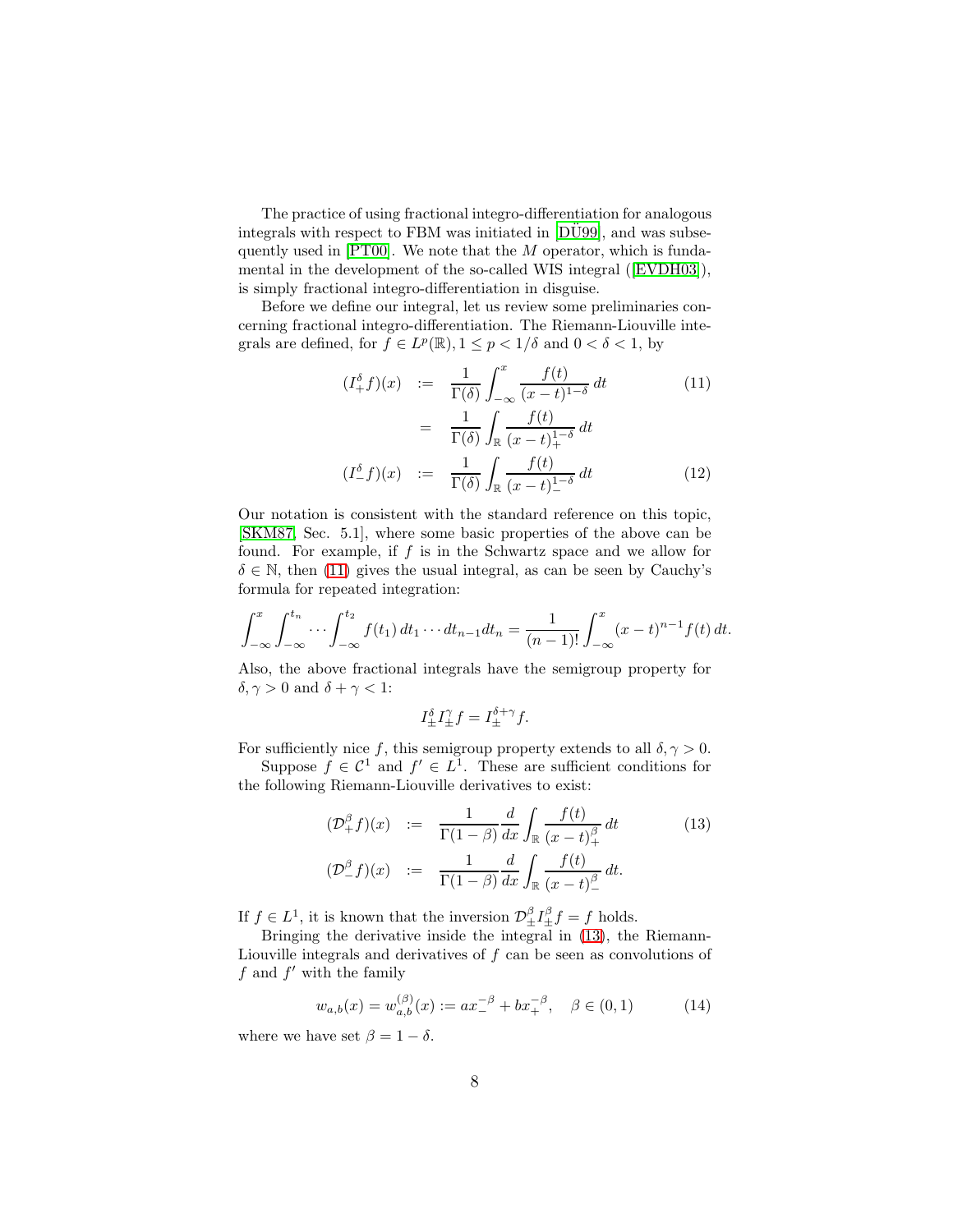Definition 2 (Linear fractional stable random measures). *Fix* 1 <  $\alpha \leq 2$  *and*  $a, b \geq 0$ *.* 

*1. If*  $\beta \in (1/\alpha, 1)$ *, let*  $f \in L^1 \cap L^{\alpha}$ *.* 

*The linear fractional random measure with long range dependence is defined by*

<span id="page-8-0"></span>
$$
M_{\alpha,H}[f] \quad := \quad M_{\alpha}[aI^{\beta}_{-}f + bI^{\beta}_{+}f] = M_{\alpha}[f * w^{(\beta)}_{a,b}] \tag{15}
$$

*where the Hurst parameter is given by*  $H = 1 + 1/\alpha - \beta$ *.* 

2. If  $\beta \in (0, 1/\alpha)$ , let  $f \in \mathcal{C}^1$  and  $f' \in L^1 \cap L^{\alpha}$ . *The linear fractional random measure with anti-persistence is defined by*

<span id="page-8-1"></span>
$$
M_{\alpha,H}[f] \quad := \quad M_{\alpha}[a\mathcal{D}^{\beta}_{-}f + b\mathcal{D}^{\beta}_{+}f] = M_{\alpha}[\frac{d}{dx}(f * w_{a,b}^{(\beta)})] \tag{16}
$$

*where*  $H = 1/\alpha - \beta$ *.* 

It is not hard to check that  $I^{\beta}_{\pm}f$  and  $\mathcal{D}^{\beta}_{\pm}f$  are in  $L^{\alpha}$  so that [\(15\)](#page-8-0) and [\(16\)](#page-8-1) are well-defined: to see this, split  $w_{a,b}^{(\beta)}$  into an  $L^1$  and  $L^{\alpha}$  function using  $1_{[-\epsilon,\epsilon]} + 1_{[-\epsilon,\epsilon]}$  and apply Young's convolution inequality,

<span id="page-8-2"></span>
$$
||f * g||_r \le ||f||_p ||g||_q \quad \text{for } \frac{1}{p} + \frac{1}{q} = \frac{1}{r} + 1.
$$
 (17)

In fact, one can slightly improve the condition for [\(15\)](#page-8-0) to  $f \in L^{\alpha(1+\alpha(1-\beta)+\epsilon)^{-1}} \cap$  $L^{\alpha(1+\alpha(1-\beta)-\epsilon)^{-1}}$  for some  $\epsilon > 0$ , and a similar condition can be found for  $(16)$  and  $f'$ . However, in the interest of simple notation, we will not utilize these meager improvements in the sequel. Let us remark that the fact that [\(15\)](#page-8-0) is well-defined coincides with Proposition 3.2 in [\[PT00\]](#page-16-6) for the Gaussian case.

By the linearity of convolutions, it follows that  $M_{\alpha,H}$  is a S $\alpha$ S random measure. Also note that  $M_{\alpha,H}[f]$  can be interpreted as the integral of  $f$  with respect to a L-FSM in which case we write

$$
M_{\alpha,H}[f] \equiv \int_{\mathbb{R}} f \, dL_{\alpha,H}.\tag{18}
$$

To check consistency with [\(2\)](#page-2-1), we see that

$$
M_{\alpha}[1_{[0,t]} * w_{a,b}]
$$
\n
$$
= \int_{\mathbb{R}} \left( \int_{\mathbb{R}} 1_{[0,t]}(y) \left( a(x - y)^{-\beta} + b(x - y)^{-\beta} \right) dy \right) M_{\alpha}(dx)
$$
\n
$$
= \int_{\mathbb{R}} \left( \int_{\mathbb{R}} 1_{[0,t]}(y) \left( a(y - x)^{-\beta} + b(y - x)^{-\beta} \right) dy \right) M_{\alpha}(dx)
$$
\n
$$
= \int_{\mathbb{R}} f_{t}^{a,b}(x) M_{\alpha}(dx)
$$
\n
$$
(19)
$$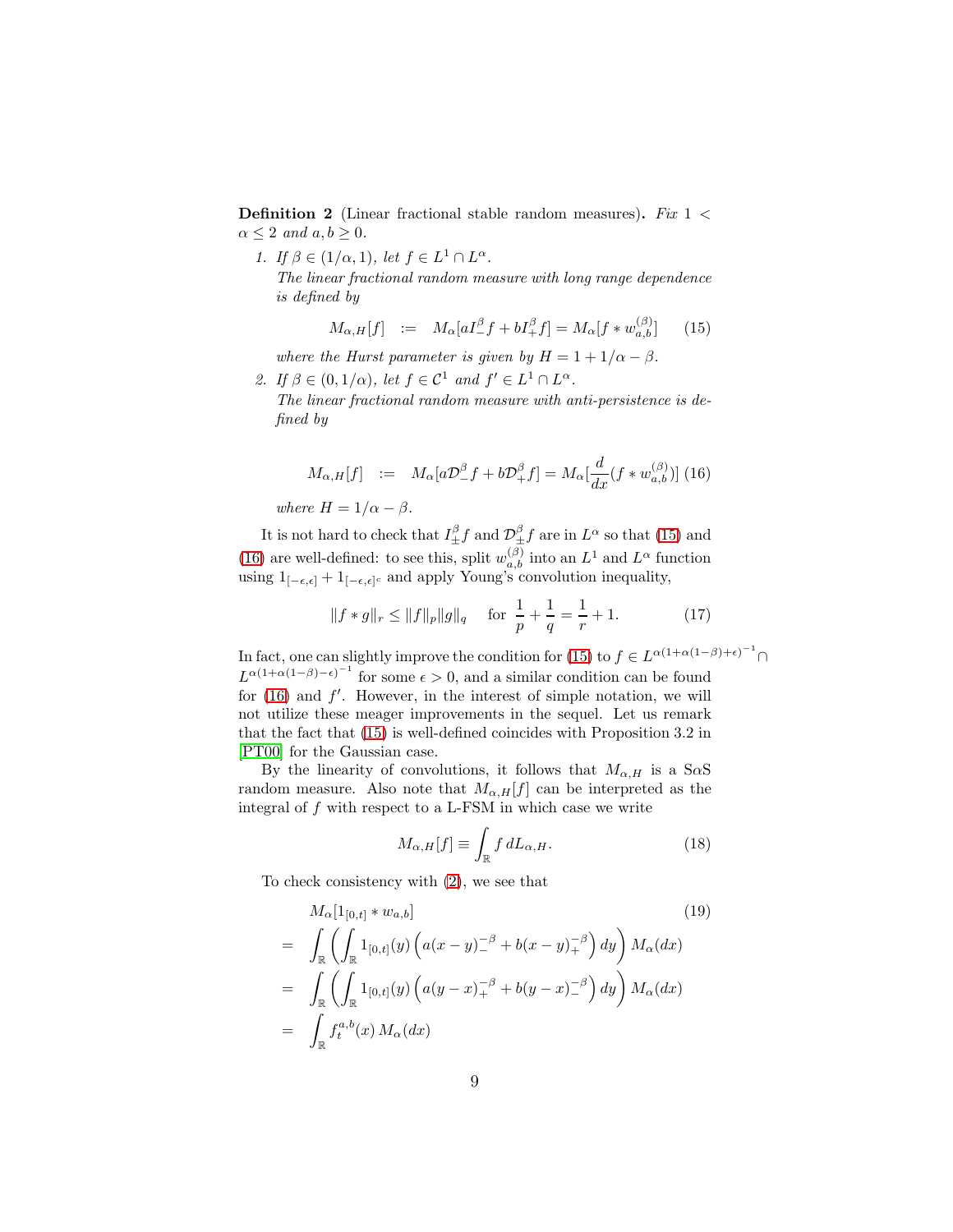and

$$
M_{\alpha}[\frac{d}{dx}(1_{[0,t]} * w_{a,b})(x)]
$$
\n
$$
= \int_{\mathbb{R}} \frac{d}{dx} \int_{\mathbb{R}} 1_{[0,t]}(y) \left( a(x - y)^{-\beta} + b(x - y)^{-\beta} \right) dy M_{\alpha}(dx)
$$
\n
$$
= \int_{\mathbb{R}} f_t^{a,b}(x) M_{\alpha}(dx).
$$
\n(20)

When  $f \in \mathcal{C}^1$  and that  $f' \in L^1$ , one can rewrite [\(13\)](#page-7-1) as

$$
\frac{1}{\Gamma(1-\beta)} \int_{\mathbb{R}} \frac{f'(x-t)}{t_+^{\beta}} dt
$$
\n
$$
= \frac{\beta}{\Gamma(1-\beta)} \int_0^{\infty} f'(x-t) \int_t^{\infty} \frac{1}{s^{1+\beta}} ds \qquad (21)
$$
\n
$$
= \frac{\beta}{\Gamma(1-\beta)} \int_0^{\infty} \frac{f(x) - f(x-s)}{s^{1+\beta}} ds.
$$

The right-hand side above is slightly more general then [\(13\)](#page-7-1) and is called the *Marchaud derivative*. This is the fractional derivative used in [\[PT00\]](#page-16-6), however, to keep a unified notation in our approximations of the next subsection, we will continue with the Riemann-Liouville derivative.

#### <span id="page-9-0"></span>3.2 Discrete approximations of linear fractional stable measures

Let  $1 < \alpha \leq 2$ , and consider the stationary moving average process  $(\hat{\xi}_k)_{k \in \mathbb{Z}}$  obtained by "linearly filtering" an i.i.d. sequence  $(\xi_l)_{l \in \mathbb{Z}}$  in the domain of normal attraction of  $\mathcal{S}_{\alpha}$ :

<span id="page-9-1"></span>
$$
\hat{\xi}_k := \sum_{l \in \mathbb{Z}} v_{k-l} \xi_l.
$$
\n(22)

Lemma [4.1](#page-12-0) shows that if  $v \in \ell^{\alpha}$ , the series [\(22\)](#page-9-1) converges almost surely.

Recall the definition of  $f<sup>h</sup>$  from [\(8\)](#page-4-5) and denote the inversion of a sequence by  $\check{v}_k := v_{-k}$  A first stab at approximating a L-FSM integral of  $f$ , as defined in the previous subsection, might be to mimic  $(7)$  and look at  $\sum_{k\in\mathbb{Z}}f_{k}^{h}\hat{\xi}_{k}$  for appropriate filters v (which would also depend on h). This is, for example, the approach of [\[KM88\]](#page-16-3) and [\[MS08\]](#page-16-7). Then formally,

$$
\sum_{k \in \mathbb{Z}} f_k^h \hat{\xi}_k = \sum_{k,l \in \mathbb{Z}} f_k^h v_{k-l} \xi_l
$$
\n
$$
= \sum_{l \in \mathbb{Z}} (f^h * \check{v})_l \xi_l < \infty.
$$
\n
$$
(23)
$$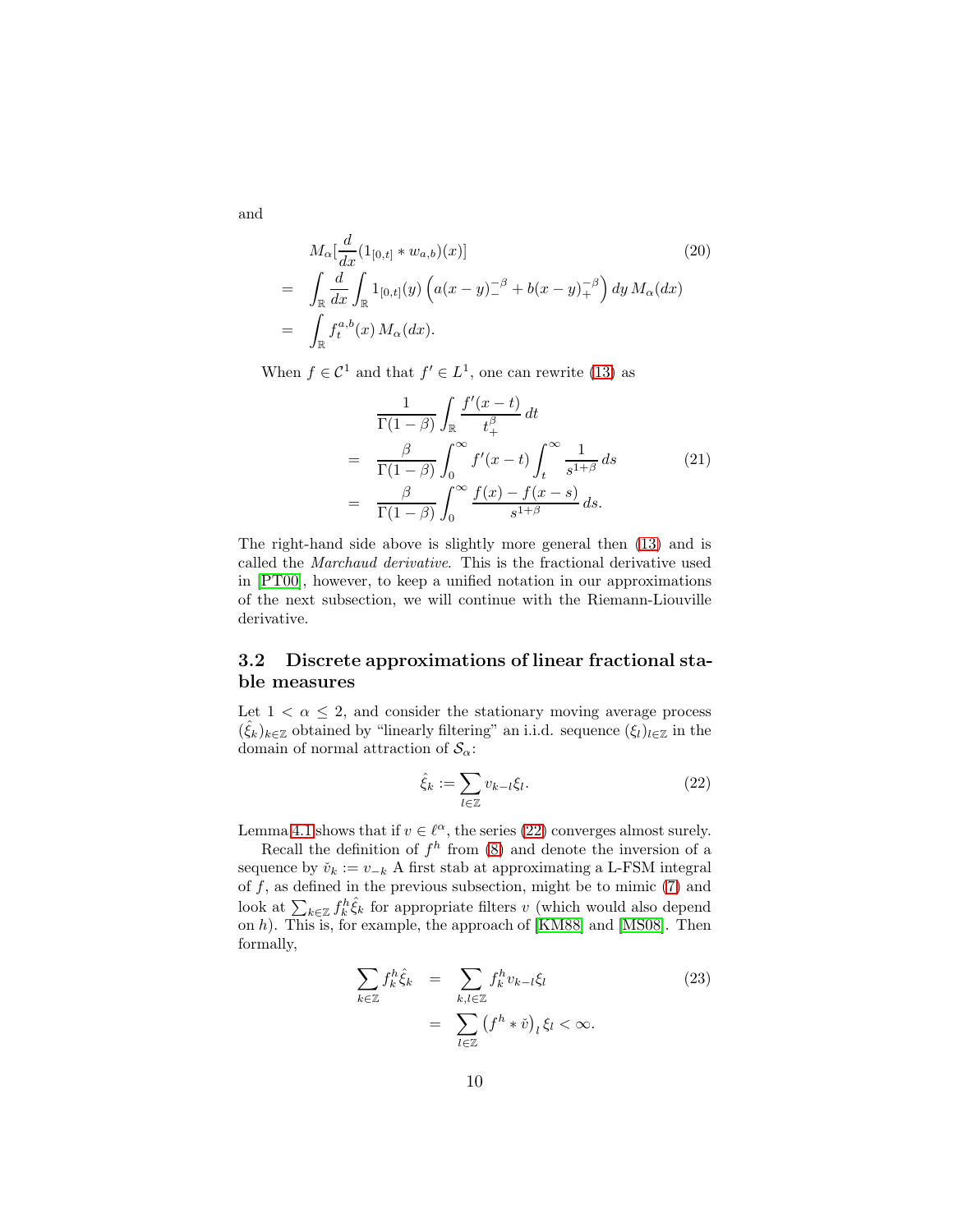However, in view of the right-hand side above, it is easier and perhaps more natural to first convolve f with  $w_{a,b} = w_{a,b}^{(\beta)}$  and then approximate the convolution on a lattice with side-length  $h$ . In particular, for  $w_{a,b}$  corresponding to  $H \in (1/\alpha, 1)$ , define

$$
M_{\alpha,H}^h[f] := \sum_{k \in \mathbb{Z}} \left( f \ast w_{a,b} \right)_k^h \xi_k, \qquad f \in L^1 \cap L^{\alpha}(\mathbb{R}) \tag{24}
$$

where the sequence  $(f * w_{a,b})^h$  is defined according to [\(8\)](#page-4-5). Alternatively, for  $w_{a,b}$  corresponding to  $H \in (0, 1/\alpha)$ , define

$$
M_{\alpha,H}^h[f] := \sum_{k \in \mathbb{Z}} \left(f' \ast w_{a,b}\right)_k^h \xi_k, \qquad f \in \mathcal{C}^1(\mathbb{R}), f' \in L^1 \cap L^{\alpha}(\mathbb{R}). \tag{25}
$$

By [\(17\)](#page-8-2) and the remark above it,  $f * w_{a,b} \in L^{\alpha}(\mathbb{R})$ . Thus one obtains, from a direct application of Theorem [2.1,](#page-4-0) the following corollary:

<span id="page-10-1"></span>**Corollary 3.1.** *Fix*  $1 < \alpha < 2$ *. Suppose that for all t in an index set*  $T, f_t \in L^1 \cap L^{\alpha}$  when  $H \in (1/\alpha, 1)$  or  $f_t \in C^1, f'_t \in L^1 \cap L^{\alpha}$  when  $H \in (0, 1/\alpha)$ *. Then as*  $h \to 0$ *:* 

<span id="page-10-2"></span>
$$
M_{\alpha,H}^h[f_t] \stackrel{fdd}{\longrightarrow} M_{\alpha,H}[f_t].
$$
\n(26)

#### Remarks:

- 1. It is not hard to extend the  $H > 1/\alpha$  case to stable random measures on  $\mathbb{R}^d$  by generalizing the two fixed values  $a, b \geq 0$ (representing the negative and positive directions) to a function on the unit sphere  $S^{d-1} \subset \mathbb{R}^d$ . However, one then has to specify what is meant by "stationary increments" as there are different possibilities for  $d > 1$ .
- 2. Extending the  $H < 1/\alpha$  case to higher dimensions is more difficult. One possibility is to consider the Marchaud derivative in place of the Riemann-Liouville derivative (see also the next remark).
- 3. When  $H > 1/\alpha$ , Eq. [\(26\)](#page-10-2) has been shown by various authors in the case where  $f_t = 1_{[0,t]}$  (see [\[KM88\]](#page-16-3) and its references). However, when  $H < 1/\alpha$ , to our knowledge, even the case  $f_t =$  $1_{[0,t]}$  has not appeared in the literature. It is, however, related to the normalization suggested in Theorem 5.2 of [\[KM88\]](#page-16-3) which can be thought of as a discrete Marchaud derivative in the case where  $f_t = 1_{[0,t]}$ .

#### <span id="page-10-0"></span>4 Proofs

Before delving into the proofs, let us recall some facts about the domain of attraction of a stable distribution. We write  $f(x) \sim g(x)$  as  $x \to c$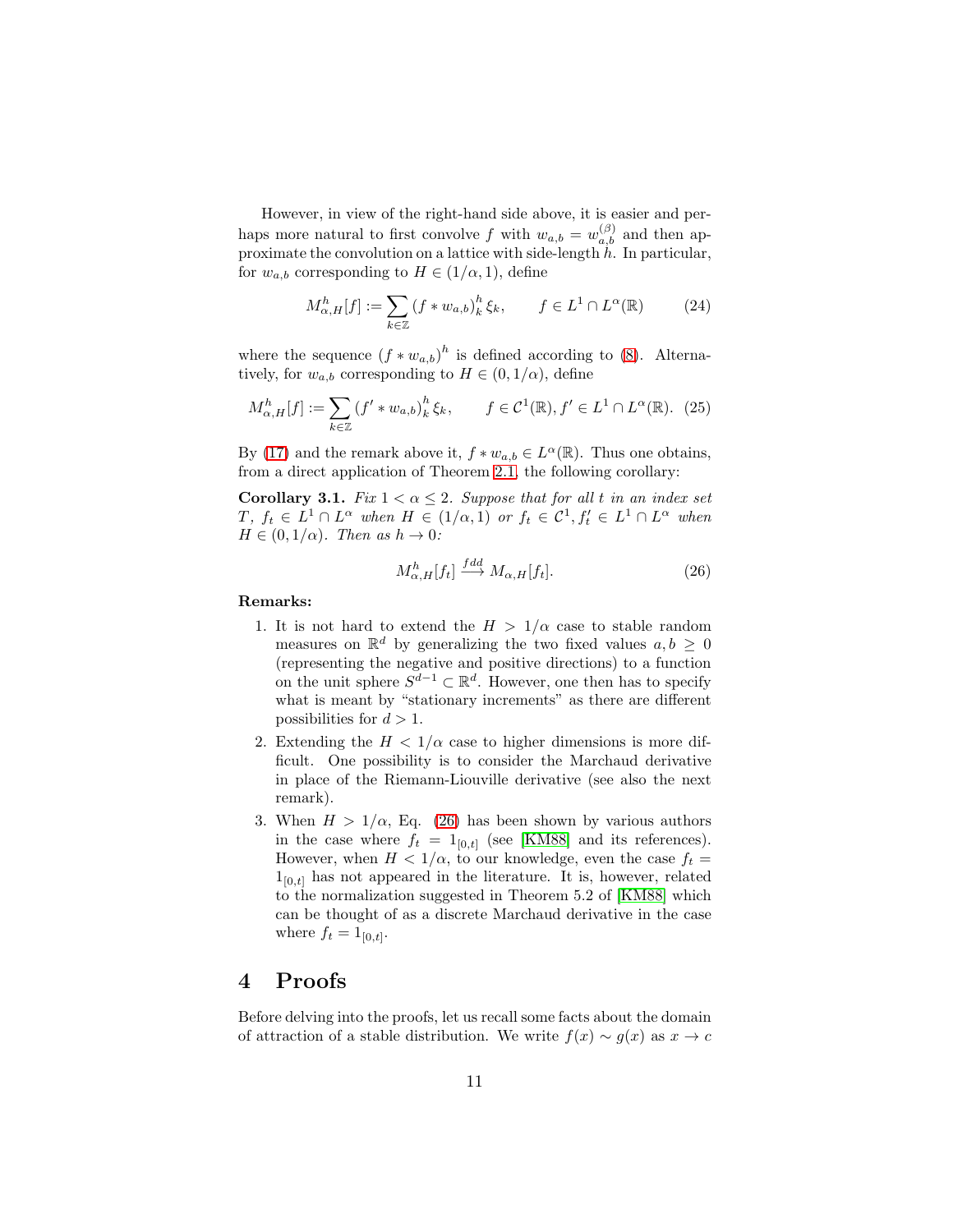if  $\lim_{x\to c} f(x)/g(x) = 1$ . For  $\alpha \in (0, 2)$ , the following statements are equivalent (see [\[GH97,](#page-16-13) Theorem 1] with  $p = 1/2$ ):

- i)  $\xi$  is in the domain of attraction of  $\mathcal{S}_{\alpha}$  (i.e. Eq. [\(5\)](#page-4-1) holds);
- ii) the tail function  $t \mapsto \mathbb{P}(|\xi| \geq t)$  is regularly varying at infinity with index  $-\alpha$  and  $\mathbb{P}(\xi \leq -t) \sim \mathbb{P}(\xi \geq t)$  as  $t \to \infty$ ;
- iii) the characteristic function  $\lambda(\theta) = \mathbb{E}\left[e^{i\theta\xi}\right]$  satisfies
	- $\theta \mapsto 1 \text{Re}(\lambda(\theta))$  is regularly varying at 0 with index  $\alpha$ , - for all  $x \neq 0$ ,

$$
\lim_{\theta \to 0} \frac{x \text{Im}(\lambda(\theta x)) - \text{Im}(\lambda(\theta))}{1 - \text{Re}(\lambda(\theta))} = 0.
$$

Moreover, if conditions (i)-(iii) hold, then

$$
1 - \text{Re}(\lambda(\theta)) \sim c_{\alpha} \mathbb{P}(|\xi| \ge 1/\theta)
$$
 with  $c_{\alpha} = \int_{0}^{\infty} x^{-\alpha} \sin x \, dx$ 

as  $\theta \to 0$  and also

Im
$$
(\lambda(\theta)) = \theta \int_0^{1/\theta} (\mathbb{P}(\xi \ge s) - \mathbb{P}(\xi \le -s))ds + o(\mathbb{P}(|\xi| \ge 1/\theta)).
$$

Also, Remark 3 of [\[GH97\]](#page-16-13) shows that one may choose the normalization constants so that

$$
\lim_{n \to \infty} n \Big( 1 - \text{Re}(\lambda(1/a_n)) \Big) = 1 \quad \text{and} \quad b_n = n \text{Im}(\lambda(1/a_n)).
$$

Recall from [\(6\)](#page-4-2) that in the present framework, we have assumed  $a_n = n^{1/\alpha}$  and  $b_n = 0$ . Thus,

<span id="page-11-1"></span>
$$
\mathbb{P}(\xi \ge t) \sim \mathbb{P}(\xi \le -t) \sim \frac{1}{2c_{\alpha}} t^{-\alpha} \quad \text{as } \theta \to 0. \tag{27}
$$

and

<span id="page-11-3"></span>
$$
\lambda(\theta) = 1 - |\theta|^{\alpha} + o(|\theta|^{\alpha}) = \lambda_{\alpha}(\theta) + o(|\theta|^{\alpha}) \quad \text{as } \theta \to 0. \tag{28}
$$

where  $\lambda_{\alpha}$  is defined in Eq. [\(4\)](#page-3-3). Furthermore, [\(27\)](#page-11-1) implies that there exists  $C > 0$  such that for any  $s > 0$ 

<span id="page-11-2"></span>
$$
\text{Var}[\xi \mathbf{1}_{\{|\xi| \le s\}}] \le Cs^{2-\alpha} \quad \text{and} \quad \mathbf{E}[|\xi|\mathbf{1}_{\{|\xi| \le s\}}] \le Cs^{1-\alpha}.\tag{29}
$$

#### <span id="page-11-0"></span>4.1 Proof of Theorem [2.2](#page-5-0)

We begin with a lemma which shows the  $\ell^{\alpha}$  is the right space for the sequence  $u$ .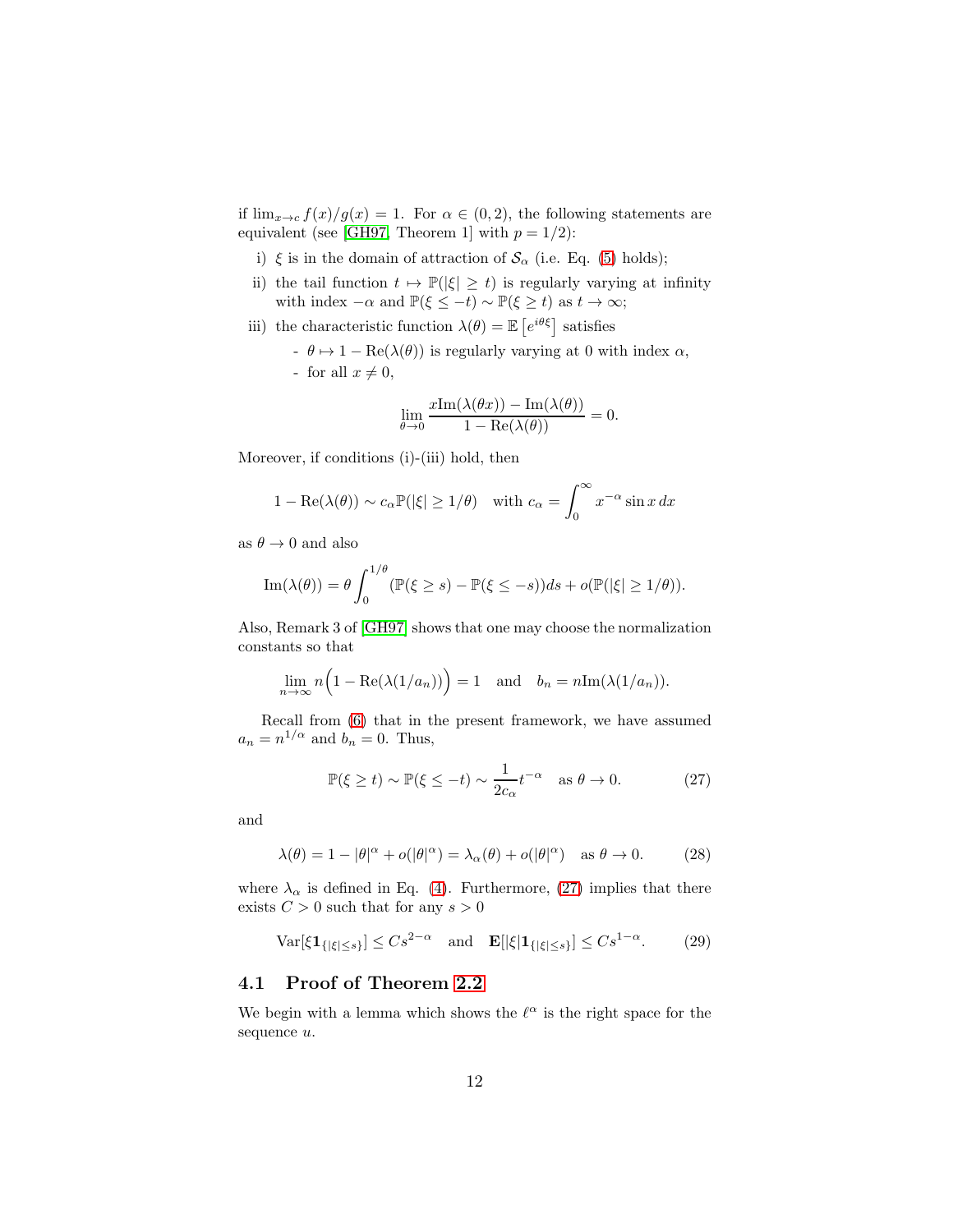<span id="page-12-0"></span>**Lemma 4.1.** *If*  $(\xi_k)_{k \in \mathbb{N}}$  *is an i.i.d. sequence in the domain of normal attraction of*  $\mathcal{S}_{\alpha}$ *, then*  $\sum_{k} u_k \xi_k < \infty$  *if and only if*  $u \in \ell^{\alpha}$ *.* 

*Proof of Lemma [4.1.](#page-12-0)* The case  $\alpha = 2$  is standard and omitted. Consider  $\alpha \in (0, 2)$ . Recall Kolmogorov's Three-series Theorem:  $\sum_{k} u_k \xi_k$ converges a.s. if and only if for any  $s > 0$ , the following three series converge

$$
\sum_{k\in\mathbb{N}}\mathbb{P}\left[\left|u_k\xi_k\right|>s\right],\quad \sum_{k\in\mathbb{N}}\text{Var}\left[u_k\xi_k\mathbf{1}_{\{|u_k\xi_k|\leq s\}}\right],\quad \sum_{k\in\mathbb{N}}\mathbf{E}\left[u_k\xi_k\mathbf{1}_{\{|u_k\xi_k|\leq s\}}\right].
$$

Eq. [\(27\)](#page-11-1) implies

$$
\mathbb{P}\left[|u_k \xi_k| > s\right] \sim C |u_k|^{\alpha} s^{-\alpha}
$$

and hence the first series converges if and only if  $u \in \ell^{\alpha}$ . If  $u \in \ell^{\alpha}$ , then [\(29\)](#page-11-2) implies the convergence of the third series since

$$
|u_k| \mathbf{E} [|\xi_k| 1_{\{|\xi_k| < s/|u_k|\}}] \leq |u_k| C(s/|u_k|)^{\alpha - 1} = C s^{\alpha - 1} |u_k|^{\alpha}.
$$

The convergence of the second series is obvious.

 $\Box$ 

*Proof of Theorem [2.2.](#page-5-0)* If  $\eta_{k,j}$  are i.i.d.  $\mathcal{S}_{\alpha}$  random variables, then for any fixed  $j$  the above lemma allows us to write

$$
\mathbf{E} \exp\{i\theta \sum_{k \in \mathbb{N}} u_k^{(j)} \eta_{k,j}\} = \prod_{k \in \mathbb{N}} \lambda_\alpha \left(u_k^{(j)} \theta\right) = \exp\left\{-\left|\|u^{(j)}\|_{\ell_\alpha} \theta\right|^\alpha\right\} (30)
$$

and

<span id="page-12-3"></span>
$$
\mathbf{E} \exp\{i\theta \sum_{k \in \mathbb{N}} u_k^{(j)} \xi_{k,j}\} = \prod_{k \in \mathbb{N}} \lambda \left(u_k^{(j)} \theta\right). \tag{31}
$$

Note that since  $||u||_{\ell_\alpha}^\alpha := \sum_{k \in \mathbb{N}} |u(k)|^\alpha$  absolutely converges, the order in which the summation and products above are taken is irrelevant.

It suffices to show that as  $j \to \infty$ ,

<span id="page-12-2"></span>
$$
\prod_{k \in \mathbb{N}} \lambda \left( u_k^{(j)} \theta \right) = \prod_{k \in \mathbb{N}} \lambda_\alpha \left( u_k^{(j)} \theta \right) + o(1). \tag{32}
$$

We fix  $j$  and estimate the difference of the above products using the following fact : if  $(z_i)_{i \in I}$  and  $(z'_i)_{i \in I}$  are two families of complex numbers with moduli no greater than 1 and such that the products  $\prod_{i \in I} z_i$ and  $\prod_{i \in I} z'_i$  converge, then

$$
\left| \prod_{i \in I} z'_i - \prod_{i \in I} z_i \right| \le \sum_{i \in I} |z'_i - z_i| \,. \tag{33}
$$

We therefore have

<span id="page-12-1"></span>
$$
\left| \prod_{k \in \mathbb{N}} \lambda \left( u_k^{(j)} \theta \right) - \prod_{k \in \mathbb{N}} \lambda_\alpha \left( u_k^{(j)} \theta \right) \right| \leq \sum_{k \in \mathbb{N}} \left| \lambda \left( u_k^{(j)} \theta \right) - \lambda_\alpha \left( u_k^{(j)} \theta \right) \right| . (34)
$$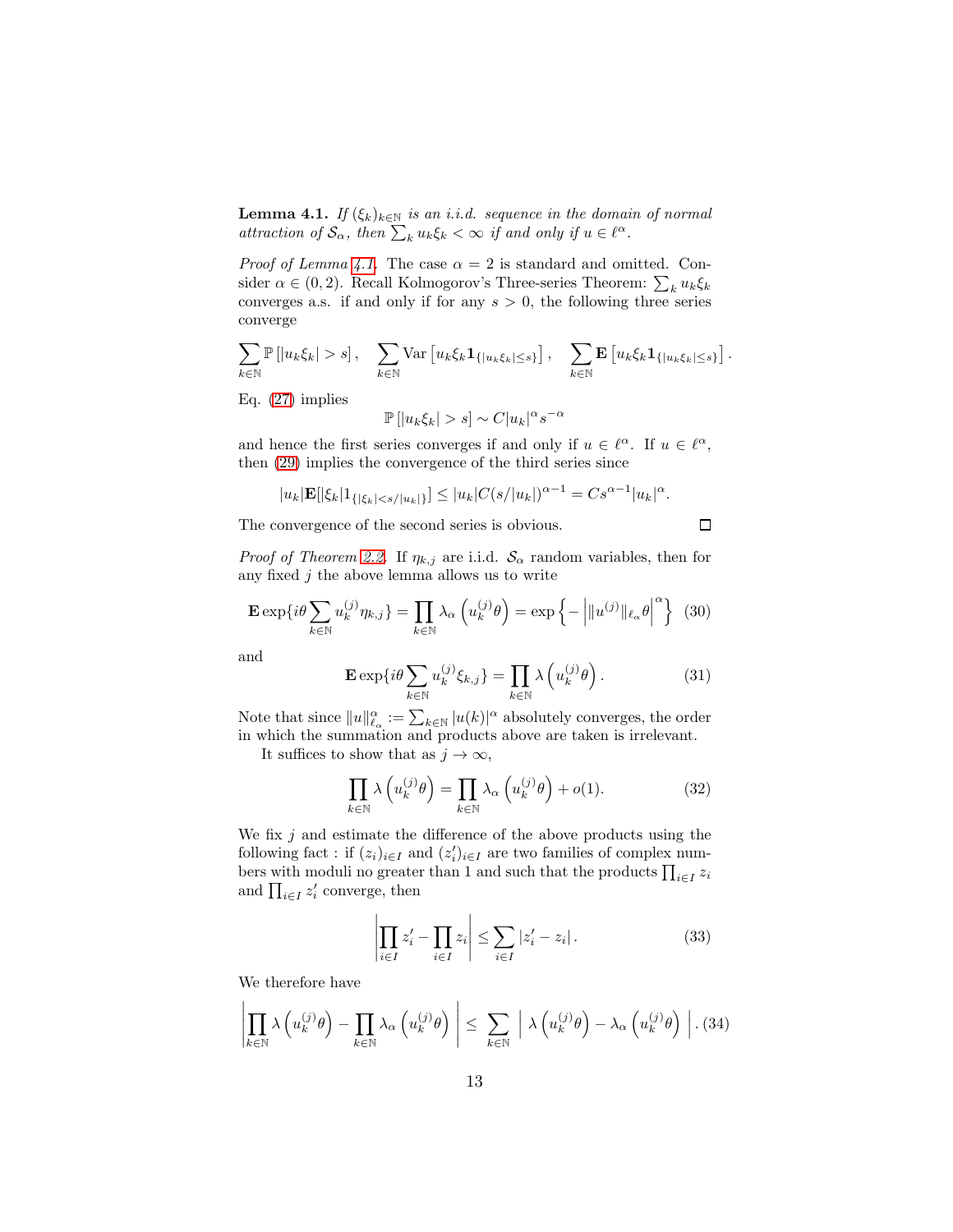Equation [\(28\)](#page-11-3) implies<sup>[4](#page-13-1)</sup> that the function g defined by  $g(0) = 0$  and

$$
g(u) = |u|^{-\alpha} |\lambda(u) - \lambda_{\alpha}(u)| \quad , \quad u \neq 0,
$$

is continuous and bounded and for any  $k \in \mathbb{N}$ , we have

$$
\left|\lambda\left(u_k^{(j)}\theta\right)-\lambda_\alpha\left(u_k^{(j)}\theta\right)\right|=g(u_k^{(j)}\theta)|u_k^{(j)}\theta|^\alpha.
$$

In order to obtain a uniform estimate on the above, define the function  $\tilde{g} : \mathbb{R}^+ \to \mathbb{R}^+$  by

$$
\tilde{g}(v) := \sup_{|u| \le v} |g(u)|.
$$

Note that  $\tilde{g}$  is continuous, bounded and vanishes at 0, and that for any  $k \in \mathbb{N}$  such that  $|u_k^{(j)}|$  $\left|\int\limits_{k}^{(J)}\theta\right| \leq \varepsilon,$ 

<span id="page-13-2"></span>
$$
\left| \lambda \left( u_k^{(j)} \theta \right) - \lambda_\alpha \left( u_k^{(j)} \theta \right) \right| \le \tilde{g}(\varepsilon) |u_k^{(j)} \theta|^\alpha. \tag{35}
$$

 $\mathbf{I}$ 

Let  $\varepsilon > 0$ . Equations [\(34\)](#page-12-1) and [\(35\)](#page-13-2) together yield

$$
\left| \prod_{k \in \mathbb{N}} \lambda \left( u_k^{(j)} \theta \right) - \prod_{k \in \mathbb{N}} \lambda_\alpha \left( u_k^{(j)} \theta \right) \right|
$$
  
 
$$
\leq \quad \tilde{g}(\varepsilon) \sum_{k \in \mathbb{N}} \left| u_k^{(j)} \theta \right|^\alpha \mathbf{1}_{\{|u_k^{(j)} \theta| \leq \varepsilon\}} + 2 \sum_{k \in \mathbb{N}} \mathbf{1}_{\{|u_k^{(j)} \theta| > \varepsilon\}}.
$$

Now, by the continuity of  $\tilde{g}$  at 0,  $\tilde{g}(\varepsilon)$  is small when  $\varepsilon$  is small. Eq. [\(32\)](#page-12-2) follows since  $\lim_{j\to\infty} ||u^{(j)}||_{\ell^{\infty}} = 0$  implies  $\sum_{k\in\mathbb{N}} \mathbf{1}_{\{|u_k^{(j)}\theta|>\varepsilon\}} \to 0$ as  $j \to \infty$ .

#### <span id="page-13-0"></span>4.2 Proof of Theorem [2.1](#page-4-0)

Let  $\lfloor \cdot \rfloor$  denote the floor function applied to each coordinate of  $\mathbb{R}^d$ . Define  $f_h: \mathbb{R}^d \mapsto \mathbb{R}$  to be a piece-wise constant function approximating  $f \in L^1_{\text{loc}}(\mathbb{R}^d)$ :

$$
f_h(x) := \int_{h(\lfloor h^{-1}x \rfloor + I^d)} h^{-d} f(y) dy
$$
(36)  
= 
$$
\int_{h(k+I^d)} h^{-d} f(y) dy, \quad \text{for } x \in h(k+I^d)
$$
  
= 
$$
h^{-d} f^h(k), \quad \text{for } x \in h(k+I^d).
$$

Note that

<span id="page-13-3"></span>
$$
||f^h||_{\ell^\alpha} = ||f_h||_{L^\alpha}.
$$
\n(37)

<span id="page-13-1"></span><sup>4</sup>We have assume  $\alpha \in (0, 2)$  for Eq. [\(28\)](#page-11-3), but for  $\alpha = 2$  it is well-known.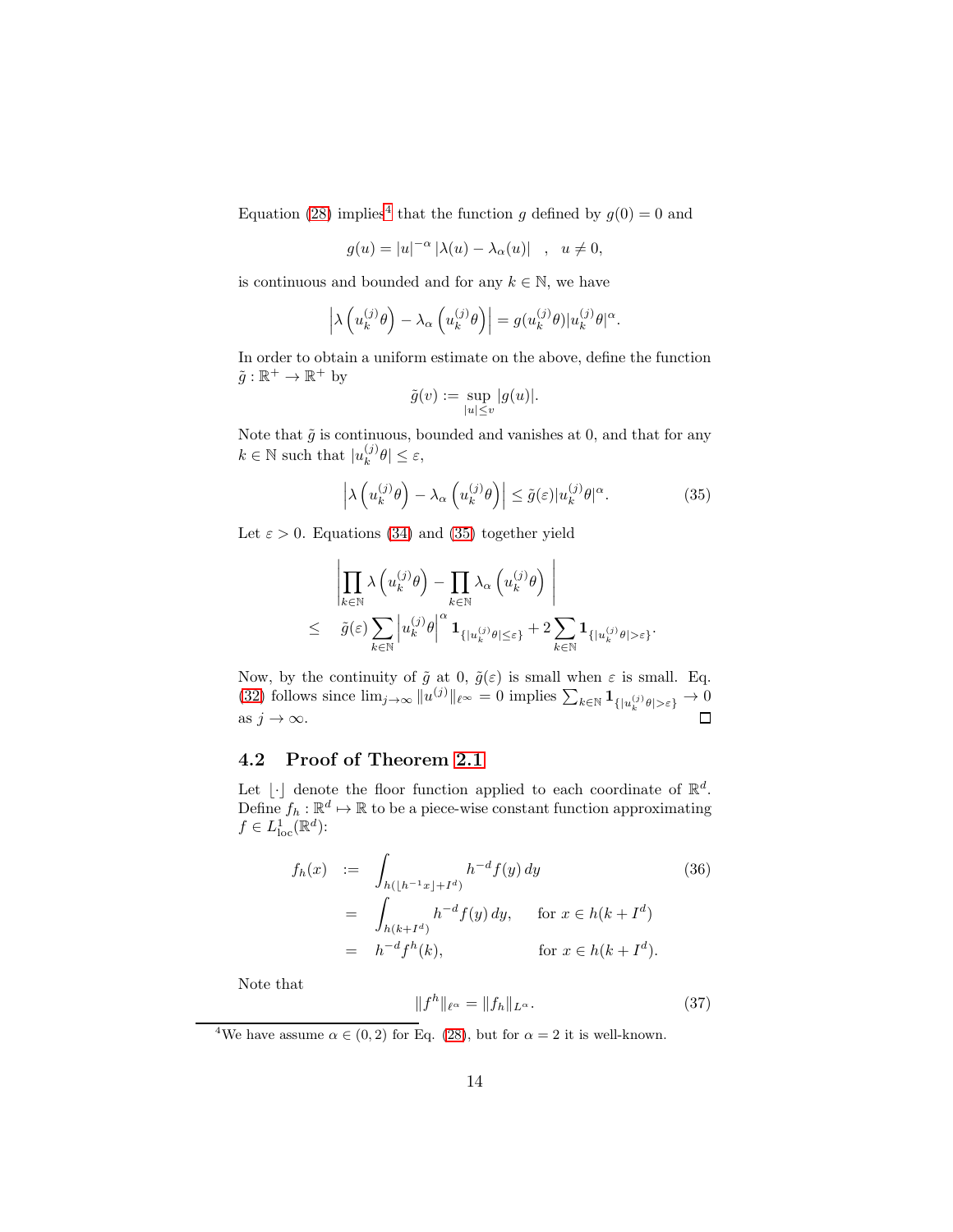<span id="page-14-0"></span>**Lemma 4.2.** For  $\alpha \in [1,2]$ , suppose  $f \in L^{\alpha}(\mathbb{R}^d)$ . Then as  $h \to 0$ ,

$$
\lim_{h \to 0} \|f_h - f\|_{L^{\alpha}} = 0.
$$

*Proof of Lemma [4.2.](#page-14-0)* To reduce notation we assume  $d = 1$ , but the proof holds for general d. Fix  $k \in \mathbb{Z}$  and consider the sequence of h's such that  $h = 2^{-j}$  for  $j \in \mathbb{N}$ . We will exploit the fact that  $f_h 1_{[k,k+1)}$  is a martingale (in time j) with respect to Lebesgue measure on  $[k, k+1]$ and with respect to the  $\sigma$ -fields generated by the sets  $2^{-j}[i, i+1], i \in \mathbb{Z}$ .

For  $\alpha \geq 1$ ,  $|f_h|^{\alpha}1_{[k,k+1)}$  is a submartingale which, by the martingale convergence theorem, converges a.s. to  $|f|^{\alpha}1_{[k,k+1)}$ . Thus, Fatou's lemma gives

<span id="page-14-2"></span>
$$
||f_h1_{[k,k+1)}||^{\alpha}_{L^{\alpha}} \to ||f1_{[k,k+1)}||^{\alpha}_{L^{\alpha}}.
$$
\n(38)

Since  $f_h 1_{[k,k+1]}$  converges a.s. and the  $L^{\alpha}$ -norms converge, we have convergence in  $L^{\alpha}(\mathbb{R})$  of  $f_h 1_{[k,k+1)}$  and also for  $f_h 1_{[-N,N)}$  for any  $N \in$ N.

For  $f \in L^{\alpha}(\mathbb{R})$  without compact support, simply choose N so that

$$
||f1_{[-N,N)^c}||_{L^{\alpha}}^{\alpha} < \epsilon.
$$

Since  $|f_h|^\alpha 1_{[k,k+1)}$  is a submartingale, we also have  $||f_h 1_{[-N,N)^c}||^{\alpha}_{L^\alpha} < \epsilon$ uniformly in  $h$ .

Finally, to extend the above to general  $h \to 0$ . Note that all we really require is a sequence of lattices such that finer lattices are sublattices of prior ones and that the mesh size goes to zero. But any such sequence has the same limit in  $L^{\alpha}(\mathbb{R})$ , thus we conclude that the only real requirement is that the mesh size goes to zero.  $\Box$ 

*Proof of Theorem [2.1.](#page-4-0)* By the Crámer-Wold device, we must show that for all  $\theta_1, \ldots, \theta_n \in \mathbb{R}$  and  $f_1, \ldots, f_n \in L^{\alpha}(\mathbb{R}^d)$ ,

$$
\sum_{i=1}^n \theta_i M_\alpha^h[f_i] \Longrightarrow \sum_{i=1}^n \theta_i M_\alpha[f_i] \text{ as } h \to 0.
$$

Our proof uses Theorem [2.2.](#page-5-0) First note that the comment following [\(31\)](#page-12-3) shows that switching the order of summation in the series  $M_{\alpha}^{h}[f_i]$ does not affect its distribution. This, together with the linearity of  $M_{\alpha}$ and  $M_{\alpha}^{h}$ , allows us to reduce the above to verifying

$$
M_{\alpha}^{h}[f] \Longrightarrow M_{\alpha}[f] \quad \text{as } h \to 0
$$

for a single  $f \in L^{\alpha}(\mathbb{R}^d)$ . This will follow from Theorem [2.2](#page-5-0) provided we check the two conditions

<span id="page-14-1"></span>
$$
\lim_{h \to 0} \|f^h\|_{\ell^\alpha} = \|f\|_{L^\alpha}
$$
\n(39)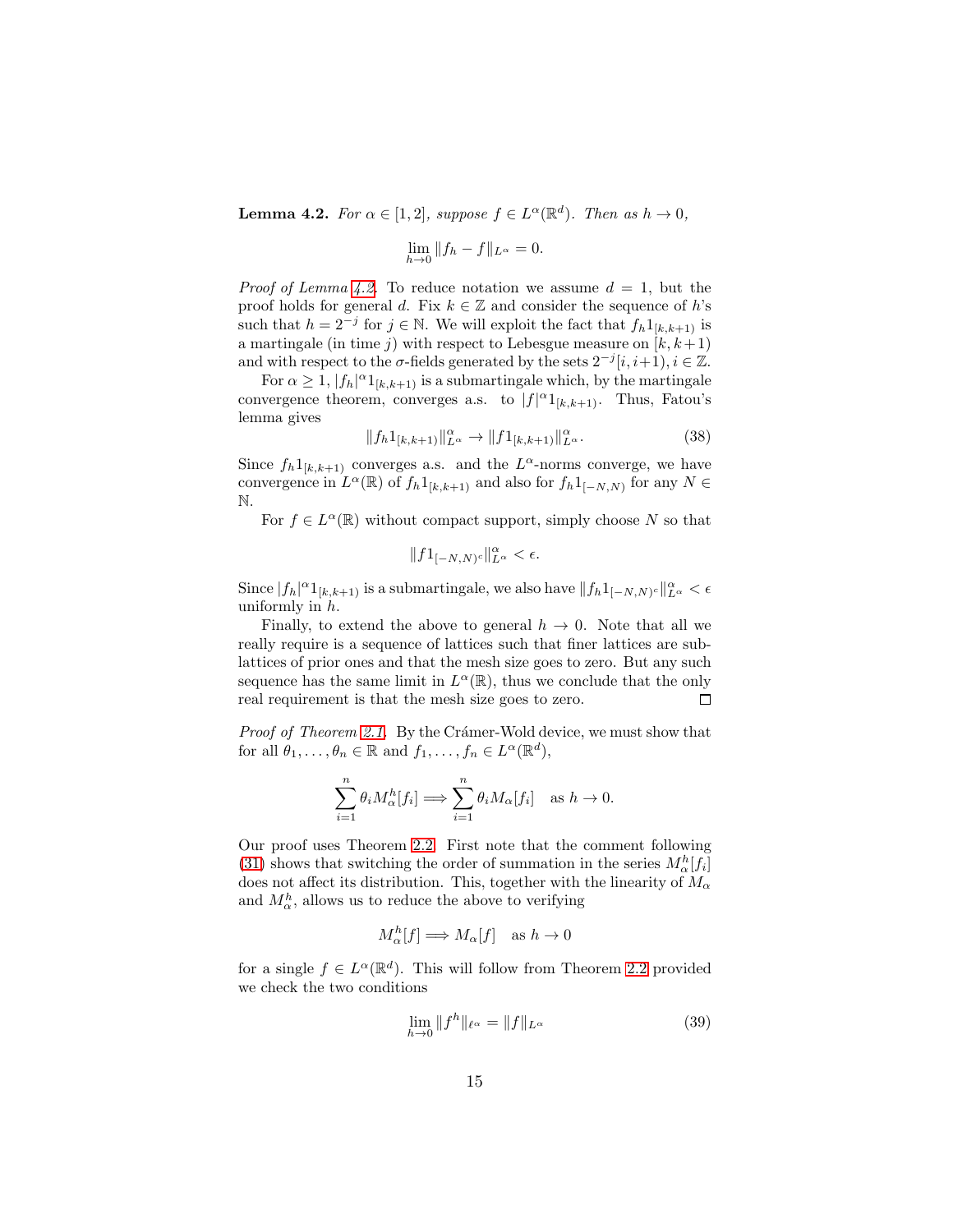<span id="page-15-2"></span>
$$
\lim_{h \to 0} \|f^h\|_{\ell^\infty} = 0.
$$
\n(40)

We consider  $\alpha \in [1, 2]$  first. Condition [\(39\)](#page-14-1) easily follows from [\(37\)](#page-13-3) and Lemma [4.2.](#page-14-0) For [\(40\)](#page-15-2), note that convergence of the  $L^1$  norms of  $|f_h|^{\alpha}$ , coupled with a.e. convergence, shows that the family  $\{|f_h|^{\alpha}\}_{h\in\mathbb{N}}$ is uniformly integrable.

For  $\alpha \in (0,1)$ , we first consider the sequence of h's such that  $h =$  $2^{-j}$  for  $j \in \mathbb{N}$ . By uniform integrability and the martingale convergence theorem (see the proof of Lemma [4.2\)](#page-14-0), we see that  $f_h 1_{[k,k+1]}$  converges in  $L^1$  to  $f1_{[k,k+1)}$ . The final comment in the proof of Lemma [4.2](#page-14-0) shows the convergence also holds for arbitrary  $h \to 0$ .

Next, note that  $L^1([k, k+1))$  contains  $L^{\alpha}([k, k+1))$  and that the endomorphism on  $L^1([k,k+1))$  which maps

$$
f1_{[k,k+1)} \ \mapsto \ |f|^\alpha 1_{[k,k+1)}
$$

is continuous. Thus Eq. [\(38\)](#page-14-2) holds for  $\alpha \in (0,1)$ .

Since  $f \in L^{\alpha}$  we can choose  $N_1$  so that  $||f1_{[-N_1,N_1]^c}||_{L^{\alpha}}^{\alpha}$  is small. However, to uniformly bound the tails of the  $f_h$ , we will use the stronger condition of  $f \in L^{\alpha-\epsilon}$ . In particular, there exist  $N_2 > 0$ ,  $C > 0$  and  $\delta > \alpha^{-1}$  such that  $|x| \geq N_2$  implies  $|f(x)| \leq C|x|^{-\delta}$ . We have for  $|x| \geq N_2 + h$  that

$$
h(\lfloor h^{-1}x \rfloor + I) \subset (-N_2, N_2)^c
$$

and

$$
|f_h(x)|^{\alpha} = \left| h^{-1} \int_{h(|h^{-1}x|+I)} f(y) \, dy \right|^{\alpha} \le C^{\alpha} h^{1-\alpha} (|x| - h)^{-\alpha \delta}.
$$
 (41)

Since  $\alpha\delta > 1$ , [\(39\)](#page-14-1) follows from [\(38\)](#page-14-2). Finally, as before, we see that [\(39\)](#page-14-1) along with a.e. convergence gives [\(40\)](#page-15-2) for  $\alpha \in (0,1)$ .  $\Box$ 

#### Acknowledgements

We are grateful to Gennady Samorodnitsky for helpful correspondence.

## References

- <span id="page-15-0"></span>[Ast83] A. Astrauskas. Limit theorems for sums of linearly generated random variables. *Lithuanian Mathematical Journal*, 23(2):127–134, 1983.
- <span id="page-15-1"></span>[AT92] F. Avram and M.S. Taqqu. Weak convergence of sums of moving averages in the  $\alpha$ -stable domain of attraction. *The Annals of Probability*, pages 483–503, 1992.

and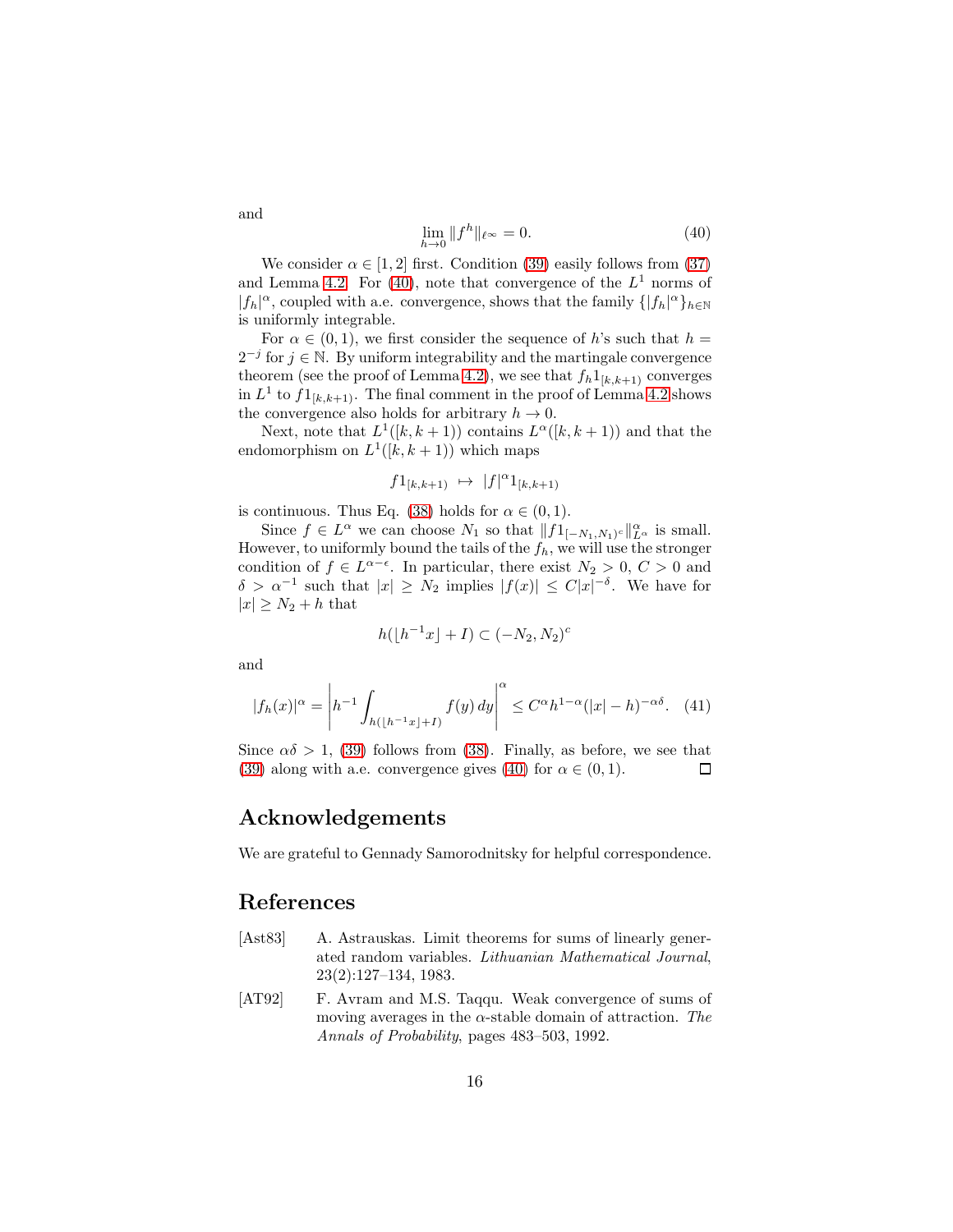- <span id="page-16-5"></span>[BHØZ08] F. Biagini, Y. Hu, B. Øksendal, and T. Zhang. *Stochastic calculus for fractional Brownian motion and applications*. Springer Verlag, 2008.
- <span id="page-16-8"></span>[CM89] S. Cambanis and M. Maejima. Two classes of self-similar stable processes with stationary increments. *Stochastic Processes and their Applications*, 32(2):305–329, 1989.
- <span id="page-16-0"></span>[Dav70] Y.A. Davydov. The invariance principle for stationary processes. *Teoriya Veroyatnostei i ee Primeneniya*, 15(3):498– 509, 1970.
- <span id="page-16-2"></span>[DR85] R. Davis and S. Resnick. Limit theory for moving averages of random variables with regularly varying tail probabilities. *The Annals of Probability*, pages 179–195, 1985.
- <span id="page-16-11"></span>[DU99] L. Decreusefond and A.S. Ustünel. Stochastic analysis of the fractional Brownian motion. *Potential Analysis*, 10(2):177–214, 1999.
- <span id="page-16-9"></span>[Dud69] RM Dudley. Random linear functionals. *Trans. Amer. Math. Soc*, 136:1–24, 1969.
- <span id="page-16-12"></span>[EVDH03] R.J. Elliott and J. Van Der Hoek. A general fractional white noise theory and applications to finance. *Mathematical Finance*, 13(2):301–330, 2003.
- <span id="page-16-13"></span>[GH97] J.L. Geluk and L.F.M. Haan. Stable probability distributions and their domains of attraction. Technical report, Tinbergen Institute, 1997.
- <span id="page-16-3"></span>[KM88] Y. Kasahara and M. Maejima. Weighted sums of iid random variables attracted to integrals of stable processes. *Probability Theory and Related Fields*, 78(1):75–96, 1988.
- <span id="page-16-4"></span>[KT95] P.S. Kokoszka and M.S. Taqqu. Fractional arima with stable innovations. *Stochastic Processes and their Applications*, 60(1):19–47, 1995.
- <span id="page-16-1"></span>[Mae83] M. Maejima. On a class of self-similar processes. *Probability Theory and Related Fields*, 62(2):235–245, 1983.
- <span id="page-16-7"></span>[MS08] M. Maejima and S. Suzuki. Limit theorems for weighted sums of infinite variance random variables attracted to integrals of linear fractional stable motions. *Tokyo J. of Math.*, 31(2):259–271, 2008.
- <span id="page-16-10"></span>[Pet95] V.V. Petrov. *Limit theorems of probability theory*. Oxford Science Publications, 1995.
- <span id="page-16-6"></span>[PT00] V. Pipiras and M.S. Taqqu. Integration questions related to fractional Brownian motion. *Probability Theory and Related Fields*, 118(2):251–291, 2000.